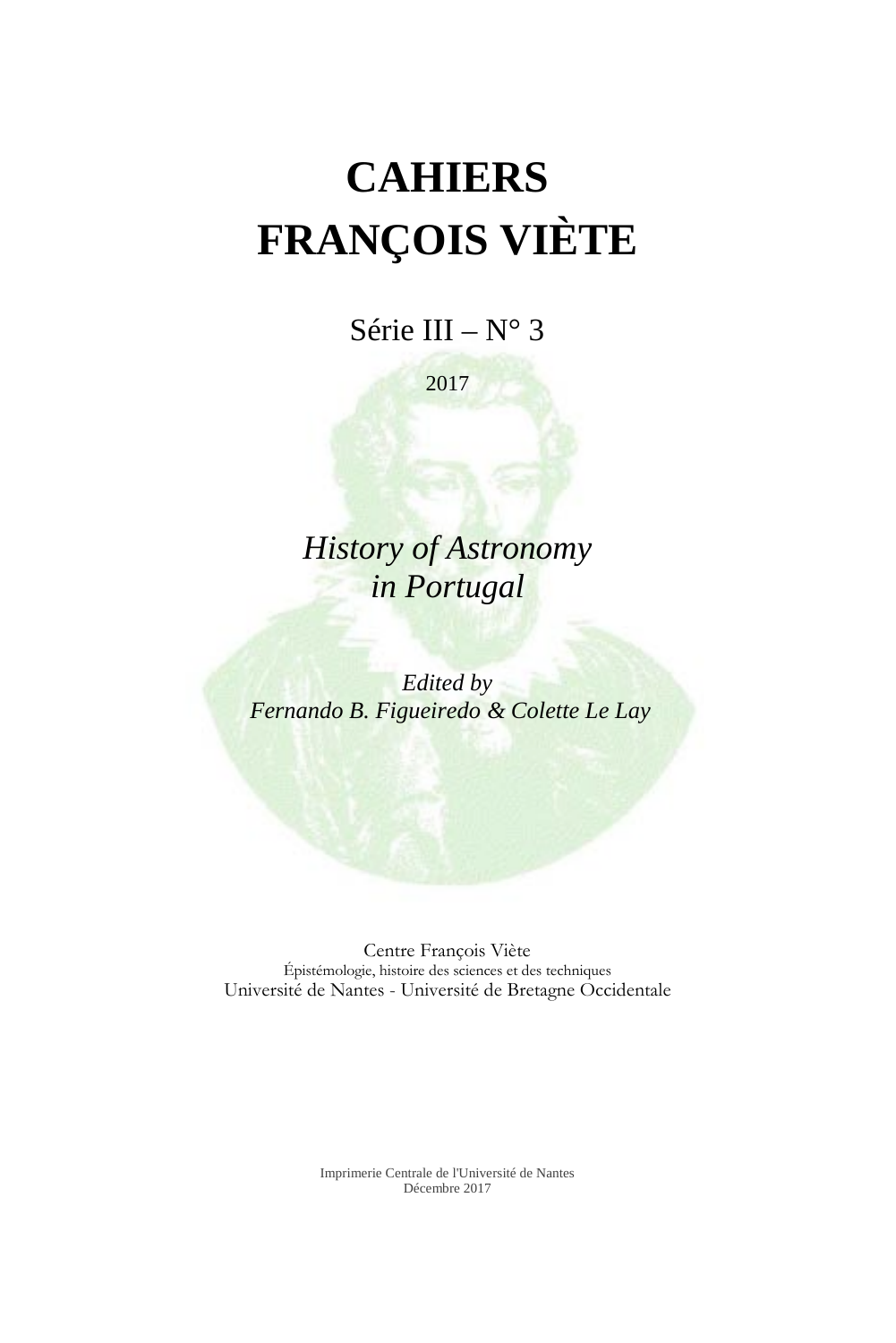# **Cahiers François Viète**

La revue du *Centre François Viète* Épistémologie, Histoire des Sciences et des Techniques EA 1161, Université de Nantes - Université de Bretagne Occidentale ISSN 1297-9112

> cahiers-francois-viete@univ-nantes.fr [www.cfv.univ-nantes.fr](http://www.cfv.univ-nantes.fr/84943886/0/fiche___pagelibre/&RH=1405494683527&RF=1405598162629)

Depuis 1999, les *Cahiers François Viète* publient des articles originaux, en français ou en anglais, d'épistémologie et d'histoire des sciences et des techniques. Les *Cahiers François Viète* se sont dotés d'un comité de lecture international depuis 2016.

# **Rédaction**

*Rédactrice en chef* – Jenny Boucard *Secrétaire de rédaction* – Sylvie Guionnet *Comité de rédaction* – Delphine Acolat, Frédéric Le Blay, Colette Le Lay, Karine Lejeune, Cristiana Oghina-Pavie, David Plouviez, Pierre Savaton, Pierre Teissier, Scott Walter

# **Comité de lecture**

Martine Acerra, Yaovi Akakpo, Guy Boistel, Olivier Bruneau, Hugues Chabot, Ronei Clecio Mocellin, Jean-Claude Dupont, Luiz Henrique Dutra, Fernando Figueiredo, Catherine Goldstein, Jean-Marie Guillouët, Céline Lafontaine, Pierre Lamard, Philippe Nabonnand, Karen Parshall, François Pepin, Olivier Perru, Viviane Quirke, Pedro Raposo, Anne Rasmussen, Sabine Rommevaux-Tani, Martina Schiavon, Josep Simon, Rogerio Monteiro de Siqueira, Ezio Vaccari, Brigitte Van Tiggelen









UNIVERSITÉ DE NANTES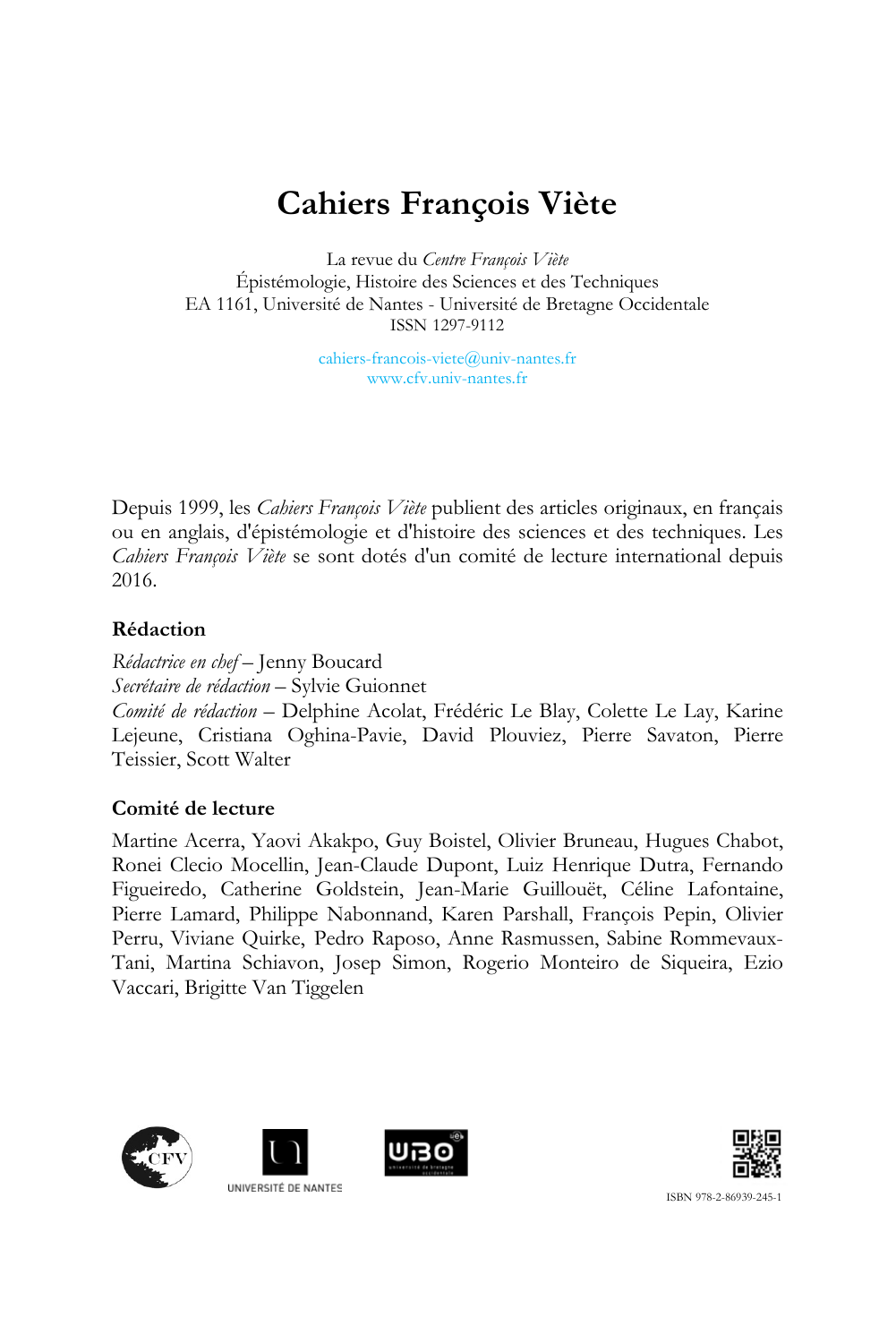# **CONTENTS**

*Avant-propos de Stéphane Tirard Introduction by Fernando B. Figueiredo*

| For the Benefit of Cosmography: Notes on the Contributions of<br><b>Pedro Nunes to Astronomy</b>              |                                                                   |
|---------------------------------------------------------------------------------------------------------------|-------------------------------------------------------------------|
|                                                                                                               |                                                                   |
| Astronomy and Diplomacy at the Court of King João V of Portugal                                               |                                                                   |
|                                                                                                               |                                                                   |
| The Portuguese Astronomical Activity in the Late 18th and Early<br>19th Centuries                             |                                                                   |
|                                                                                                               |                                                                   |
| Costa Lobo (1864-1945), the Coimbra Spectroheliograph and the<br>Internationalisation of Portuguese Astronomy |                                                                   |
|                                                                                                               | 139                                                               |
|                                                                                                               | The Astronomical Navigation in Portugal in the Age of Discoveries |

*Meteorology, Timekeeping and "Scientific Occupation": Colonial Observatories in the Third Portuguese Empire*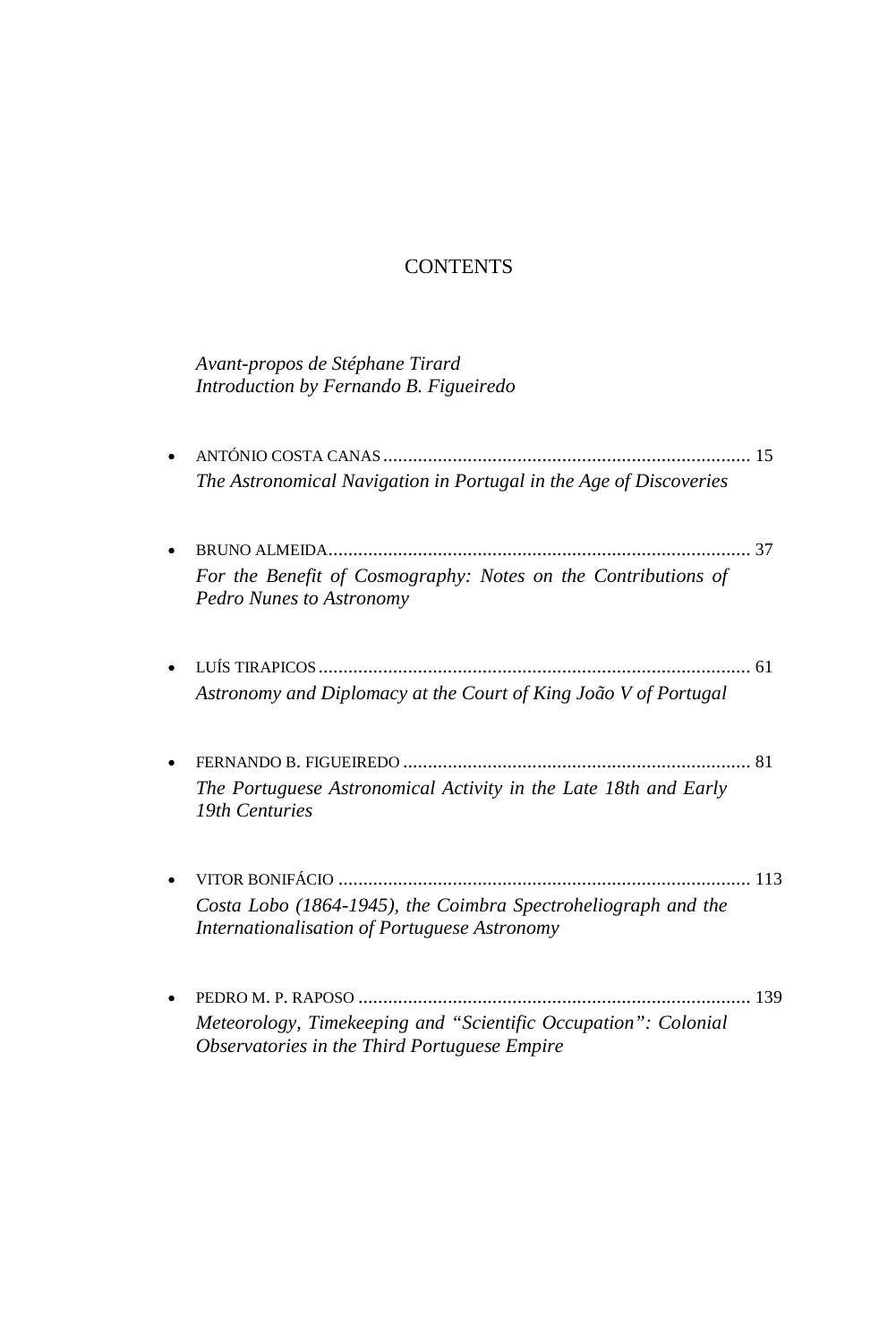# **For the Benefit of Cosmography: Notes on the Contributions of Pedro Nunes to astronomy**

# Bruno Almeida[∗](#page-3-0)

#### Abstract

*This paper addresses the astronomical work of the Portuguese mathematician and cosmographer Pedro Nunes (1502-1578) by focusing on his printed texts. It is mainly argued that this astronomical production was highly motivated by practical needs of his professional activity as a cosmographer. I start with identifying his main interests and contributions in order to show that his astronomical output can be divided into three main categories: translations of earlier texts, commentaries to those texts and original research. This gave way to new vectors of transmission of his work, to fellow scholars and cosmographers in similar professional situations. To exemplify this occurrence, I provide some details of the transmission of his work and its influence in French cosmography.* 

*Keywords: Pedro Nunes, astronomy, cosmography, transmission of knowledge, nautical science, translation, commentary.* 

#### Résumé

 $\overline{a}$ 

*Ce chapitre traite de l'œuvre astronomique du mathématicien et cosmographe portugais Pedro Nunes (1502-1578) en s'attachant à ses textes imprimés. Nous débutons par l'identification de ses principaux intérêts et contributions afin de montrer que ses travaux astronomiques peuvent être divisés en trois catégories : traductions de textes anciens, commentaires de ces textes et recherches originales. Nous démontrons que cette production astronomique trouve sa motivation essentielle dans l'activité professionnelle de cosmographe de Nunes. Cette production engendra de nouveaux canaux de transmission de son travail à des savants et cosmographes occupant les mêmes fonctions. Pour illustrer cet aspect, nous détaillons la transmission de son œuvre et son influence sur la cosmographie française.*

*Mots-clés : Pedro Nunes, astronomie, cosmographie, transmission de connaissances, sciences nautiques, traduction, commentaire.*

<span id="page-3-0"></span><sup>∗</sup> Interuniversity Center for the History of Science and Technology (CIUHCT), University of Lisbon (Portugal).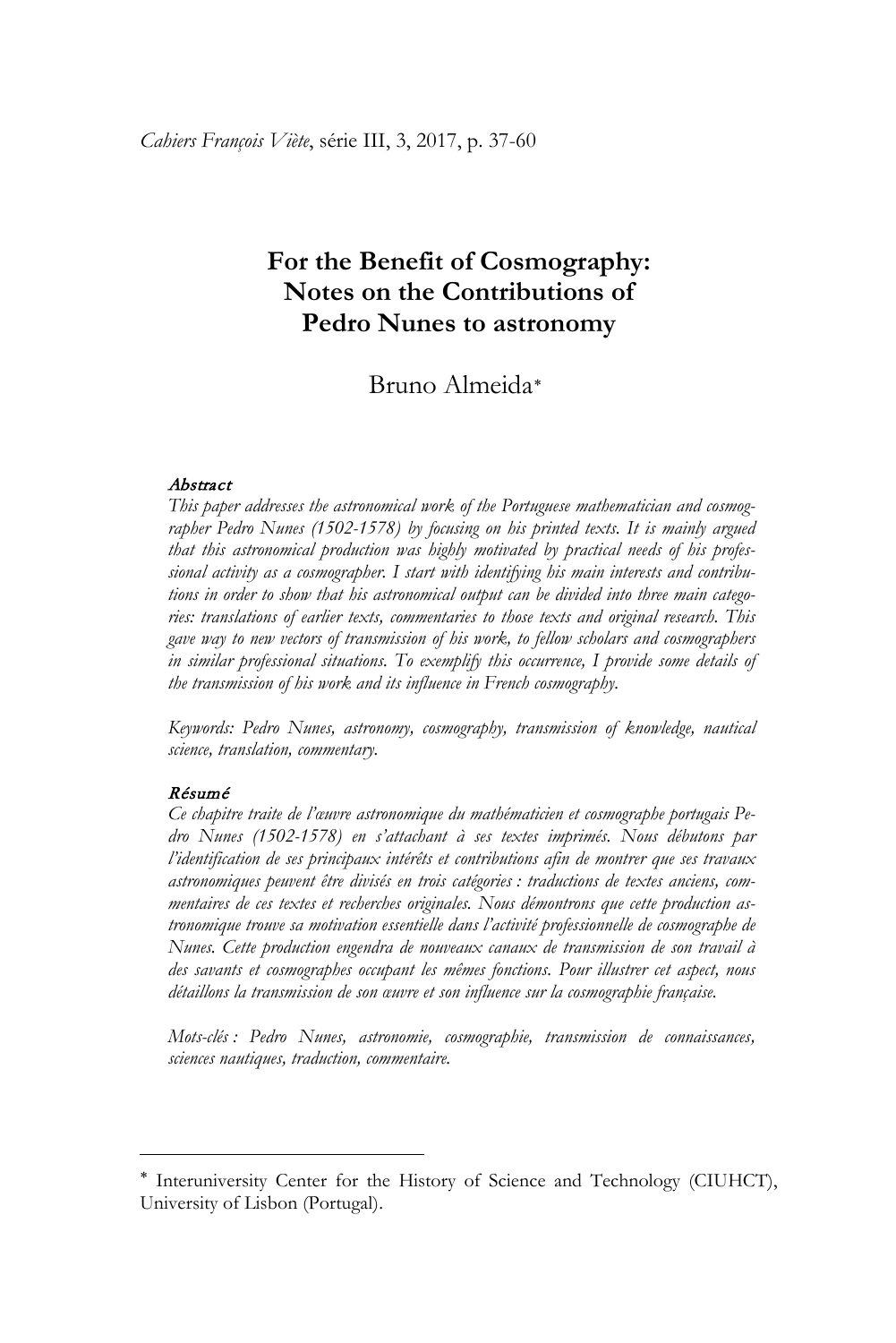N 1577, the Vatican issued a missive with a project aiming to reform the Julian calendar: Aloysius Lilius' *Compendium novae rationis restituendi Kalendarium* circulated among scholars all over Europe and reached N [1](#page-4-0)577, the Vatican issued a missive with a project aiming to reform<br>the Julian calendar: Aloysius Lilius' *Compendium novae rationis restituendi*<br>Kalendarium circulated among scholars all over Europe and reached<br>Portugal Pedro Nunes briefly examined the text while on his death bed but, unfortunately, died in Coimbra, on the 11th of August 1578, without advancing much on the subject.[2](#page-4-1) On the 30th of August, Fr. Luís de Souto Maior answered back to Lisbon saying that Nunes thought the text of the project contained some errors and that, under those conditions, nothing could be done to obtain a definitive solution to the problem of the calendar (Carvalho, 1952, p. x-xvi).

Due to this conjunction of facts, History does not list Nunes among those who had a direct impact on the reform of the calendar. It is known that, even retired from active duties, he was the main scientific authority of the country and was recognized as one of the finest European scholars of his generation. But it was only a coincidence that Nunes' last known technical opinion was about the calendar since he was not a full-time astronomer. Astronomy – which Nunes defined as: "the science that concerns with the path of celestial bodies and with the universal composition of the heavens, and not with the vain beliefs and almost rejected that issues judgments upon life and fortune" (Nunes, 1542, p. 141) – was not his main occupation but surely was of primary intellectual interest for him. Professionally, he was a professor of mathematics at the university and was also Chief Cosmographer (that is, the head cosmographer of the state) a practice that combined different scientific disciplines such as mathematics, astronomy and geography with managing duties, advising on nautical questions and teaching.

Most of the astronomical issues that interested Pedro Nunes were motivated by his professional duties as navigational advisor and cosmographer of the kingdom. The historian Henrique Leitão called attention to

<span id="page-4-0"></span><sup>&</sup>lt;sup>1</sup> The works about the reform of the calendar are numerous. See, for example (Coyne, Hoskin & Pedersen, 1983).

<span id="page-4-1"></span><sup>2</sup> Pedro Nunes was a Portuguese mathematician, cosmographer and University professor. He was born in Alcácer do Sal, Portugal, in 1502. Not much is known about his family and his early life. He studied at the University of Salamanca, obtaining a bachelor degree in medicine in 1523. He returned to Portugal in 1527 and was appointed cosmographer in 1529. In 1544, he was appointed Professor of Mathematics at Coimbra's University. In 1547, was appointed Royal Cosmographer. He died in Coimbra in 1578.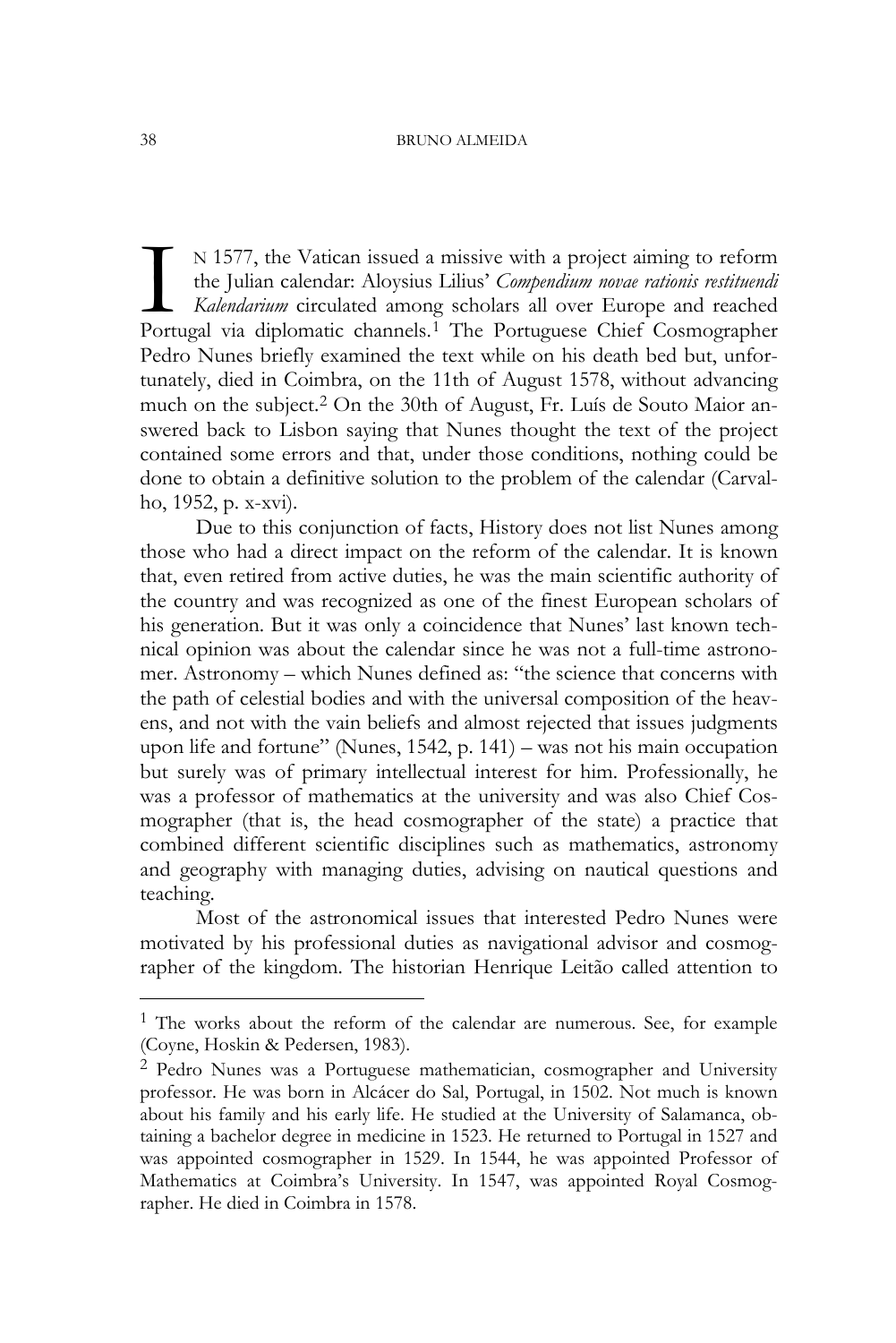this mixed mathematical practice, underlining that Nunes was driven by theoretical questions imposed by real problems (Leitão, 2013, p. 25) and that the techniques used to solve them were associated with mathematical astronomy. Also, it must be stressed that he was not an observational astronomer and that "(…) his texts do not give any indications concerning numerical work associated with astronomy (organizing tables, etc.) nor of any interest in astrology or physical-philosophical speculation on the universe's cosmological structure".[3](#page-5-0)

Nunes' work on astronomical questions is found in his texts – five printed volumes, a small epitome and one manuscript. The great quality and relevance of these works made them very well known in Europe in the sixteenth and seventeenth century.[4](#page-5-0) As an example, one of the scholars that most appreciated his work was the Jesuit Christopher Clavius (1538-1612), one of the main actors of the reform of the Julian calendar.[5](#page-5-0) Those texts also provide very good information about his contact with earlier astronomers' works.[6](#page-5-0) His books show a remarkable knowledge of the most important and relevant texts within the Ptolemaic-Aristotelic framework, produced by Greek, Latin or Arabic authors. He mastered the introductory texts, such as Sacrobosco's *Tractatus de sphaera* and Peuerbach's *Theoricae*, but also the more demanding like Ptolemy's *Almagest*. To those must be added other relevant texts by Alphonsus, the Wise, Erathostenes, Allacen, Tabit,

1

<span id="page-5-0"></span><sup>3</sup> "De notar que os seus textos não dão quaisquer indicações de ter feito trabalho numérico associado à astronomia (preparação de tabelas, etc.), nem de qualquer interesse por astrologia ou por especulações físico-filosóficas sobre a estrutura cosmológica do mundo." (Leitão, 2013, p. 24). Unless otherwise stated, all the translations of the quotations are from the author with slight revisions of the editorial team.

<sup>4</sup> On the general diffusion and impact of Nunes' work in Europe, see (Leitão, 2002); on the diffusion and transmission of Nunes' nautical work in Europe, see (Almeida, 2011).

<sup>5</sup> As an example, Christopher Clavius (1538-1612) referred Nunes as "(...) acerrimo vir ingenio, et nullo hac nostra aetate in Mathematicis inferior" (Clavius, 1611, p. 123).

<sup>6</sup> Nowadays, all of Nunes' books are available with extensive and valuable notes (in Portuguese). Recently, a web page was developed (in English) to serve as an introductory to Nunes' science and historiography. See http://pedronunes.fc.ul.pt. It has, by no means, as much information as the extensive and erudite notes of the modern editions but investigators not fluent in Portuguese can consult some studies, papers and find links to other interesting pages.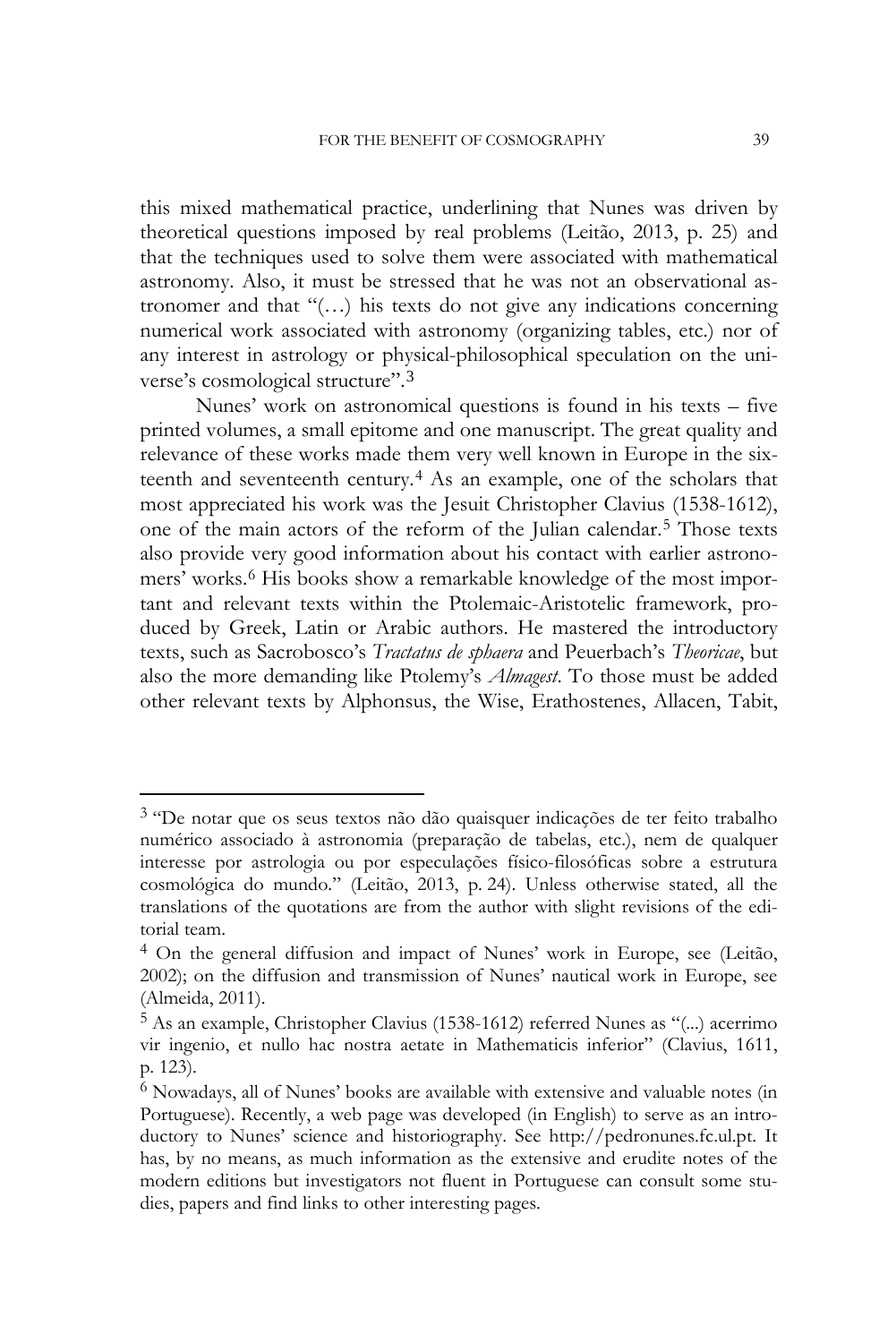to cite a few.[7](#page-6-0) Furthermore, he was much influenced by the more recent Germanic astronomical tradition represented by Regiomontanus, Johannes Stöffler, and Johannes Werner, among others.

In my opinion, Nunes' contributions to astronomy can be organized in three main vectors: translation, commentaries, and original research. The following lines will focus chronologically on Pedro Nunes' main texts and draw an overview of his astronomical work. I will also present a few considerations on Nunes' influence on astronomy and cosmography, paying particular attention to French cosmographic literature of the sixteenth and seventeenth centuries.

#### Tratado da sphera **(1537)**

Nunes was already thirty-five years old when he published his first book (Nunes, 1537). It consisted of translations of Sacrobosco's *Tractatus de sphaera*, of Ptolemy's book I of *Geography* and of the sun and moon chapters of Peuerbach's *Teoricae novae planetarum* into Portuguese. [8](#page-6-0) He also added two original texts addressing navigation problems: the *Tratado sobre certas duuidas de nauegação* [*Treatise on some doubts about navigation*] and the *Tratado em defensam da carta de marear* [*Treatise in defence of the nautical chart*].

With the exception of his *Libro de Algebra* (written in Castilian Spanish and published in 1567), this volume was the only one written in a vernacular language.[9](#page-6-0) In the dedicatory of the book to Prince Luís, Pedro Nunes stated that his main purpose was to "reveal" the necessary principles of cosmography in the Portuguese idiom. He specified: "science does not have a language [that is, it can be understood using any vernacular one] $10$ (Nunes, 1537, p. 5).

Nunes' first book presented him as a commentator of texts of science. The original *Tractatus de sphaera* by Sacrobosco was an introductory

<span id="page-6-0"></span><sup>7</sup> More on some of Nunes' textual sources can be found in the catalogue of an exhibition celebrating the five hundred years of his birthday in 2002 (Leitão & Martins, 2002).  $8$  As far as I know, the compilation of these texts in one volume is completely

original. Nevertheless, there were editions combining two of those titles. As an example, a book comprising the *Sphera* and the *Theoricae* was edited in Venice, in 1482 (further editions in 1485, 1490, 1499, 1519). See (Nunes, 1537, p. 248-249).

<sup>&</sup>lt;sup>9</sup> Nonetheless, he would later favour publishing in Latin, which was still the preferred idiom to communicate and share scientific novelties among scholars.

 $10$  "a sciencia não tem lingoagem: e que per qualquer que seja se pode dar a entender".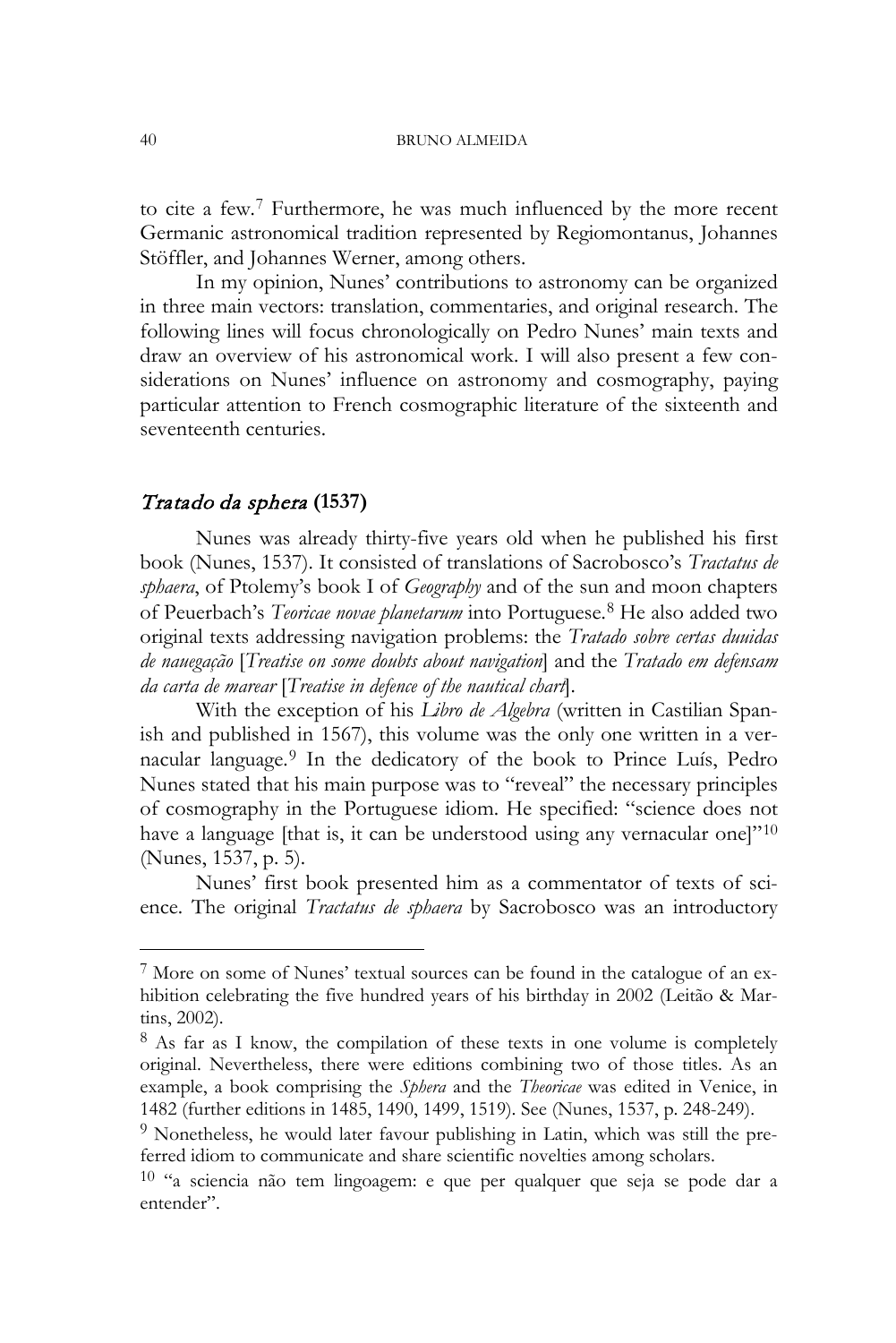textbook to the study of astronomy, well known all over Europe. It brought out a large tradition of scholarly commentaries that motivated important scientific discussions.[11](#page-7-0) The same important commentary tradition existed in Peuerbach's *Teoricae novae planetarum* case (although at a lesser scale due to the fact it was a more recent text). Nunes' translation was limited to the sun and moon chapters and included brief commentaries about the illustrations. It must be underlined that it was only the second commentary in vernacular to be published in the sixteenth century, after Oronce Fine's *La théorique des cielz, mouvemens et termes practiques des sept planètes* (1528).

This Portuguese translation of the *Sphere* included twenty-six commentaries. They were generally straightforward but there were some exceptions to be noticed. In particular, the *Annotação sobre as derradeiras palauras do Capitulo dos Climas* [*Commentary on the chapter of climes*]. In this note and for the first time in the history of science, trigonometry and geometry were used to explain the width of the *climate*. This notion was introduced in classical antiquity (as far as it is known by Aristotle) and it was used to divide the Earth in parallels (usually seven). Two consecutive parallels had a difference of thirty minutes in the length of the respective longest day of the year.

The *Commentary* enjoyed a large reputation thanks to Elie Vinet.<sup>[12](#page-7-0)</sup> Starting in 1556, Vinet included a shorter version of Nunes' notes in his multiple editions of his *Sphaera emendata.* [13](#page-7-0) This book had at least 32 edi-

<span id="page-7-0"></span><sup>&</sup>lt;sup>11</sup> These commentaries were personal notes, sometimes to clarify unproved passages of the original, sometimes to point out errors or to propose improvements. The amount of commentaries to the *Sphere*, that were the basis for an important intellectual tradition, shows that this was an extensively studied text. Commentators included, among others, the names of Michael Scot, Robert Anglicus, Cesco d'Ascoli, Elie Vinet and Christopher Clavius.

<sup>&</sup>lt;sup>12</sup> Vinet was an admirer of Nunes' work. It is possible that they knew each other from the time when Vinet was teaching at the Colégio das Artes, in Coimbra, between 1547 and 1549. Besides the *Tratado da Sphera*, he knew and possessed other books by the Portuguese cosmographer, such as *De crepusculis*, and he also made a reference to the *De erratis Orontii Finaei* in his own *Definitiones Elementi quincti et sexti* (1575). Vinet had a very important role in the transmission of Nunes' work to some intellectual groups in Bordeaux linked to the Collège de Guyenne. For example, it is possible that the famous Jacques Pelletier became aware of Nunes' work through Vinet, when he was in Bordeaux. The other interesting link of Nunes' *Tratado da sphera* to France is that a copy reached the country through the ambassador Jean Nicot, who planned to translate it (Nunes, 1537, p. 562-563).

<sup>13</sup> Nunes' text was sometimes highlighted in the frontispiece as, for example, in the following edition: Vinet (1559) *Sphaera Ioannis De Sacro Bosco Emendata. Eliae Vineti Santonis Scholia in eandem Sphaeram, ab ipso authore restituta […] et Petri Nonii Salaciencis Demonstrationem eorum, quae in extremo capite de Climatibus Sacroboscius scribit de inaequali*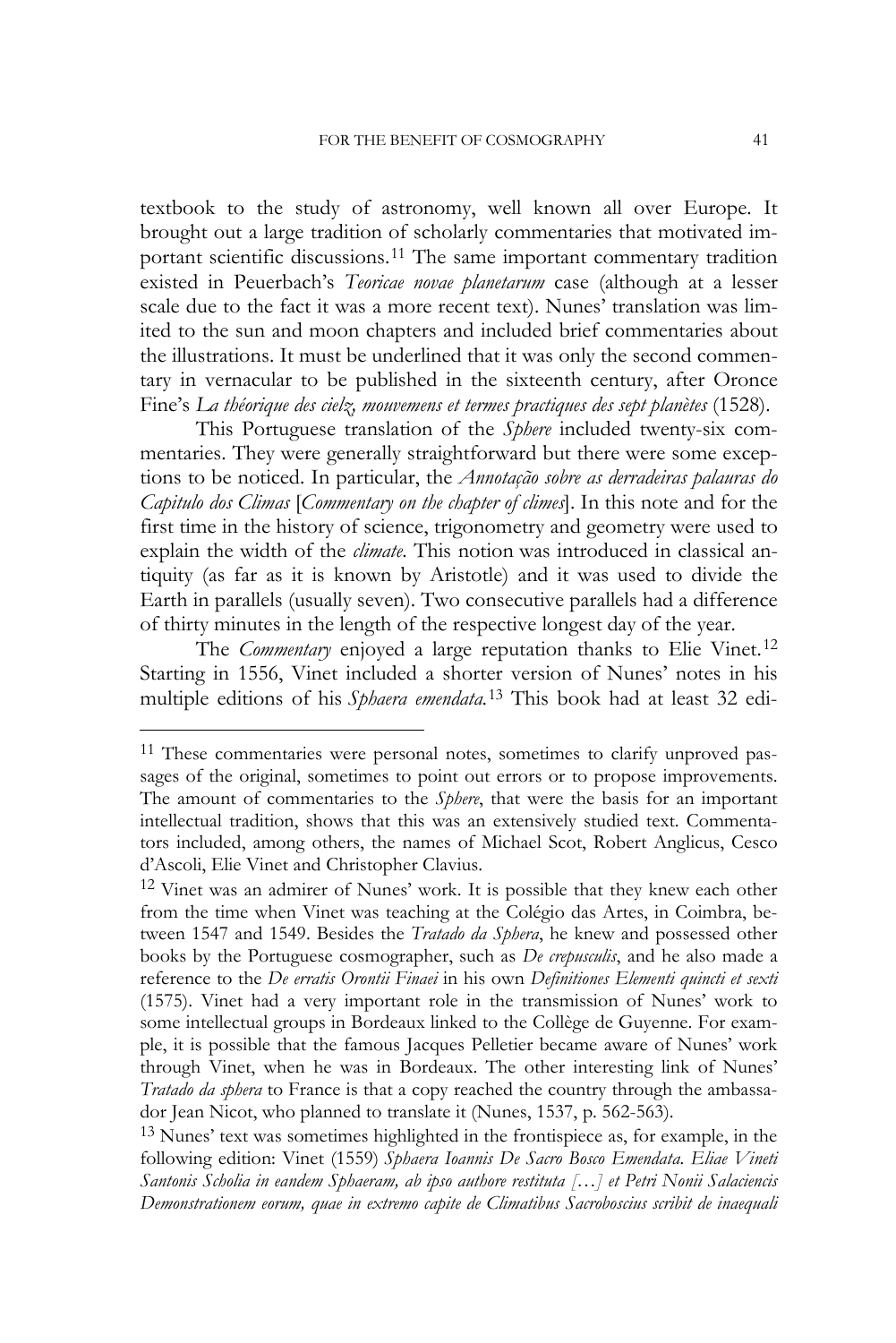tions until 1620, which made the *Annotatio* Nunes' most printed text. This fact was meaningful enough to motivate Bernardino Baldi (1553-1617) to include Nunes among the most famous mathematicians and astronomers writing commentaries on Sacrobosco's *Tractatus de Sphaera*.[14](#page-8-0)

Considering the two original treatises from 1537, the first one was motivated by two questions related to astronomical routines of navigation, attributed to the nobleman Martim Afonso de Sousa (ca. 1490-c.a. [15](#page-8-0)71).<sup>15</sup> The answers to Martim Afonso de Sousa's questions introduced solutions to several navigational problems, specifically based on astronomical data and methods. Contrary to the common art of navigation (based in simple rules and processes) his suggestions implied many innovative tools, concepts and procedures resulting from a meticulous use of mathematics, astronomy and geography.

As a cosmographer Nunes was engaged in managing several technical aspects of navigation. Among other things, cosmographers were in charge of organizing the training of seamen. In his *Treatises* he supported the idea that seamen should improve their technical abilities in order to face different challenges in their practice.<sup>[16](#page-8-0)</sup> He suggested general directives to the training of seamen, based on the knowledge of their professional environment using tools from mathematics, geography, astronomy, and even meteorology. Later, these ideas influenced the practice of many cosmog-

 $15$  It is my opinion that Martim Afonso de Sousa (c. 1490-1571), and even more D. João de Castro (1500-1548), represented Nunes' ideal of the "modern navigator", that is a new professional prepared with enough critical spirit and scientific knowledge to observe natural phenomena, interpret them and act in the best interest for their journey. They should also have the ability to communicate with the cosmographer, bringing relevant information from their voyages and, if possible, doubts like Sousa's.

<sup>16</sup> The author mentioned the *Tractatus de sphaera*, book I of *Geography* and the sun and moon chapters of the *Teoricae novae planetarum* as "the basic knowledge that anyone interested in understanding something about cosmography should have". The translation is mine from the original "(…) sam aquelles principios que deue ter qualquer pessoa que em Cosmographia deseja saber alguma coisa" (Nunes, 1537, p. 5).

<span id="page-8-0"></span>*Climatum latitudine, eodem Vineto Interprete*. (Lutatiae, Gulielmum Cauellat). In a recent paper, Matteo Valleriani focused on the early modern tradition of commentaries on Sacrobosco's *Tractatus de sphaera*. In particular, he analyzed the diffusion of Nunes' demonstration and how it was published in other places and by different printers (Valleriani, 2017).

<sup>14</sup> (Baldi, 1998, p. 167). Baldi's text circulated in manuscript versions until 1707, when it was published in Urbino. Unfortunately, that edition was truncated and had errors. I use the modern edition of the original manuscript, published in 1998.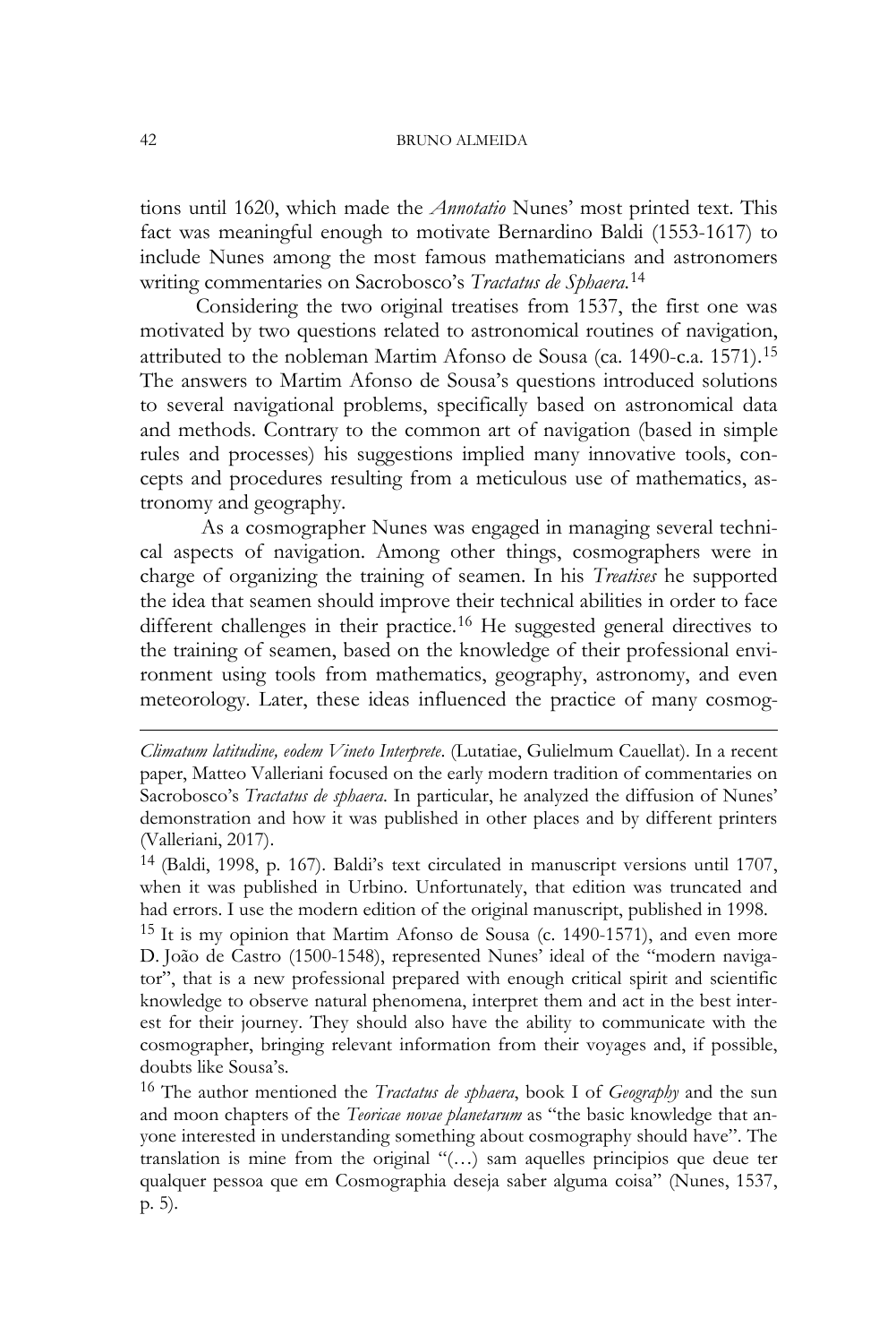raphers around Europe. For example, the Antwerpian cosmographer Michel Coignet, writing in 1581, showed awareness of the differences between a "practically" oriented and a "scientifically" oriented seamanship, making good use of the "(...) pratiques [maritimes] susdites de plusieurs autres reigles fort ingenieuses et instruments prins de l'art de l'Astronomie et Cosmographie (...)"[17](#page-9-0) (Coignet, 1581, p. 5).

Among other suggestions, Nunes advised the use of lunar eclipses to solve longitude problems and he systematized the use of 23°30' for the inclination of the ecliptic (a value taken from Regiomontanus), substituting the common value of 23°33'.[18](#page-9-0) He also proposed ways to simplify the cus-tomary rules to find latitude by using the position of the Sun at noon.<sup>[19](#page-9-0)</sup> As he was also concerned with the determination of latitude by the position of the Sun, he suggested improvements in the use of the tables of declination of the Sun, calling special attention to its correct use.[20](#page-9-0)

Nunes introduced improvements to the standard estimation of latitude at noon. He made new suggestions concerning the calculation of latitude at any given time of the day and about the determination of time aboard ships, when the Sun's position was previously known (Nunes, 1537, p. 147). Furthermore, in order to obtain time on board, besides knowing Sun's height, declination and azimuth, he suggested the pilot should also consider the latitude of the observer.<sup>[21](#page-9-0)</sup> This procedure is linked to the problem of the "miraculous" sundial of Acaz, a phenomenon in which, under certain conditions, the Sun's shadow would present a retrograde path. In fact, this is a very difficult phenomenon to observe aboard and, in the opinion of the historian Henrique Leitão, it made Nunes a pioneer in using

1

<span id="page-9-0"></span><sup>&</sup>lt;sup>17</sup> Suggested translation: " $(...)$  the above-mentioned practices and several other ingenious rules and instruments taken from the art of Astronomy and Cosmography".

<sup>&</sup>lt;sup>18</sup> (Regiomontanus, 1490). The choice of Regiomontanus' value for the inclination of the ecliptic guarantied scientific excellence but provided also a "round" number easier to compute (Nunes, 1537, p. 142).

 $19$  One of the best studies about this can be found in (Albuquerque, 1988).

 $20$  That is, the Sun's declination varies slowly during the day, so the navigator should correct the tabulated values in the case he was observing the Sun from a distance of more than six hours away from the place where the tables were computed (Nunes, 1537, p. 142).

 $21$  This happens because the spherical triangle has two solutions. For a mathematical explanation, see (Smart, 1931, p. 10).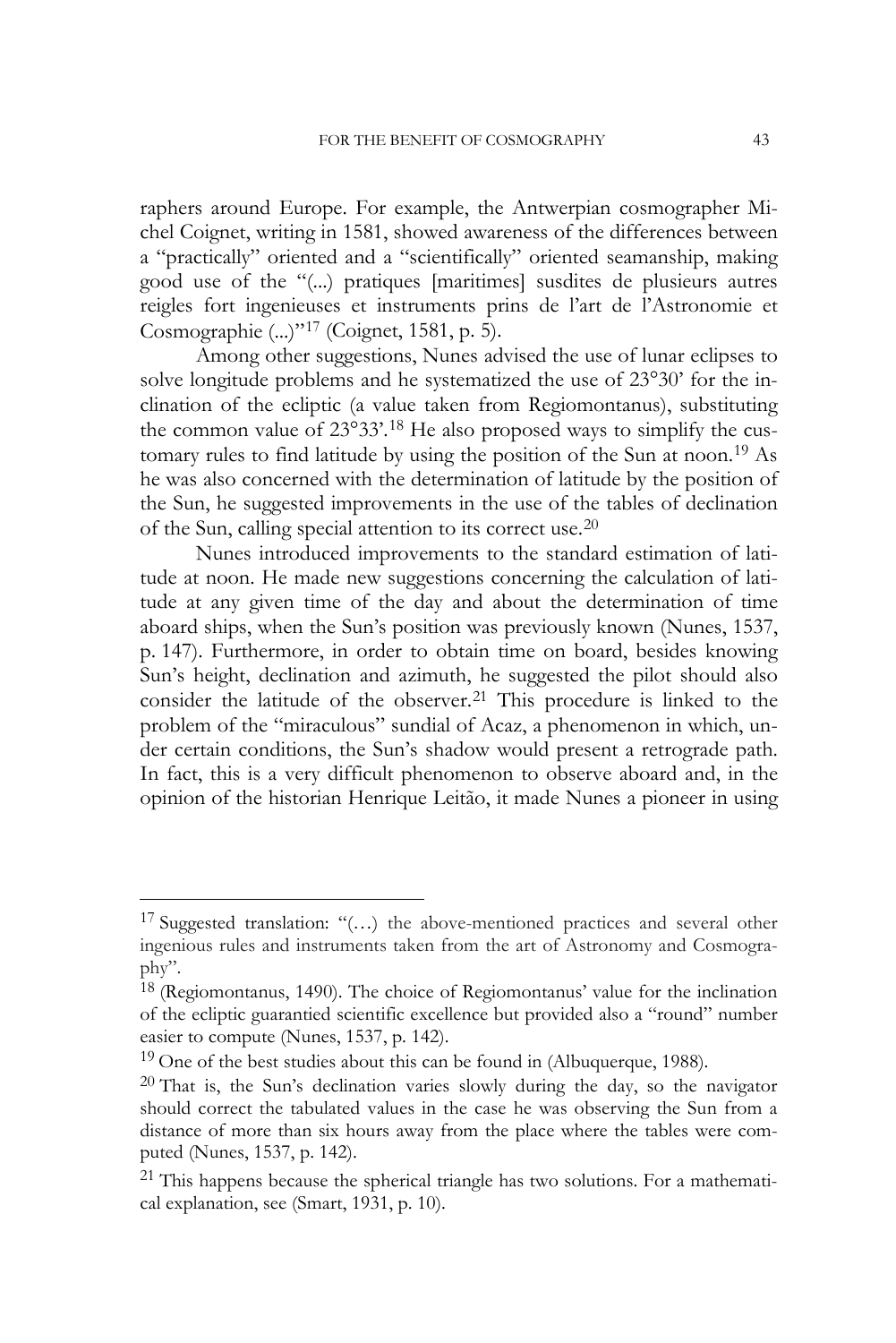mathematical tools to demonstrate a phenomenon that had possibly never been observed before.[22](#page-10-0)

Furthermore, he proposed new instruments to help seamen to determine their position when the Sun was visible. He designed a simple auxiliary instrument called *lâmina de sombras* (shadow instrument) that should be used together with a globe to mark their results. Afterward, he developed a second method using the same apparatus. Finally, he proposed graphic schemes to obtain Sun's declination more precisely.[23](#page-10-0)

Nunes also wrote briefly about the use of the pole star to obtain the latitude and made some comments to a crucial parameter used by seamen: the distance between that star and the pole. Relying on Werner's calculations, the Portuguese cosmographer recommended that the value of the distance should be changed to  $4^{\circ}$ 9' (or 10').<sup>24</sup> Seamen and other cosmographers used the value of 3°30' (in fact more accurate) and considered Nunes' suggestion as an error since it did not coincide with the values they observed. This may point out that, at the time, Nunes had made no previous observation of the star and just trusted a highly regarded scholar's authority.

#### De crepusculis **(1542)**

1

The motivation for Nunes' next book *De crepusculis* (Nunes, 1542) was another enquiry, this time by an eminent pupil. In the initial dedicatory lines to King João III, the cosmographer specified that the idea of writing about twilights – defined by him as the "(...) dubious middle light between day and night" (Knobloch, 2003, p. 118) – came from D. Henrique, the King's brother and also a future king.<sup>[25](#page-10-0)</sup> The problem of twilights in differ-

<span id="page-10-0"></span> $22$  (Nunes, 1537, p. 156-157). Nunes proved this phenomenon for the region between tropics. The city of Jerusalem is outside this zone, therefore Nunes "avoided" dealing with non-miraculous solutions. Later Clavius extended the mathematical solution to all latitudes. It is not known whether Nunes was also informed of this question by seamen like Aloisio Cadamosto that observed it in Sumatra, as described by Christopher Wren (Elmes, 1852, p. 103).

<sup>23</sup> In theory, these solutions were easy to use, despite needing sine tables and some basic notions of trigonometry. See more in the notes added to volumes I and IV of the *Obras*. Luís de Albuquerque (1988) has made several comments about this.

<sup>24</sup> Werner calculated this value in 1500, based on a rate of precession of 49000 years and on the *Alphonsine Tables*. (Werner, 1514).

<sup>25</sup> For more information about this book, besides the notes in (Nunes, 1542), see also (Vilar, 2006).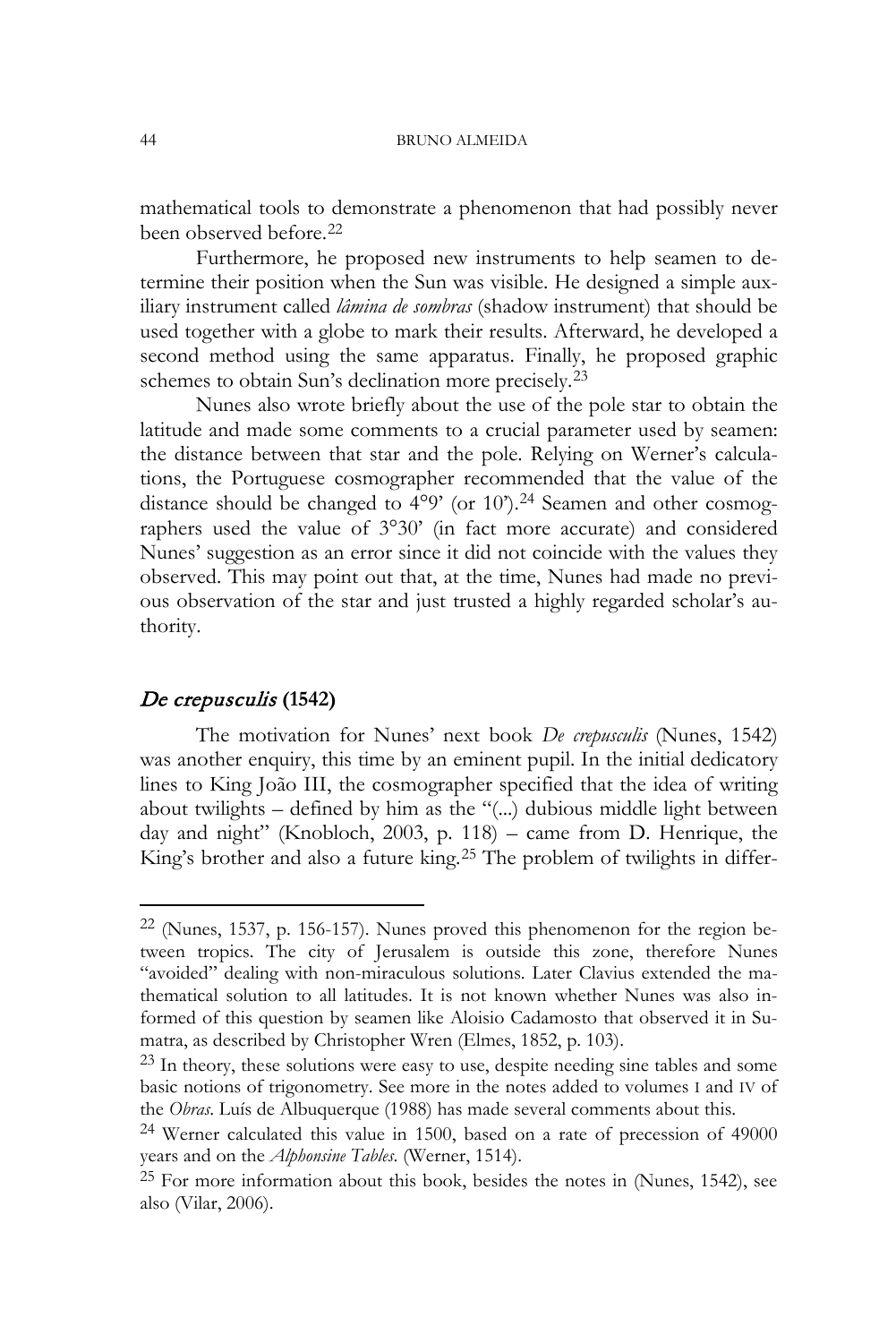ent places of the Earth had been addressed before by astronomers of Latin and Arabic traditions such as Sacrobosco, Ibn MucĀdh and Stoffler, among others but Nunes believed that none of his predecessors obtained a defini-tive solution to the problem.<sup>[26](#page-11-0)</sup>

The distinctive aspect of this work was that the Portuguese cosmographer addressed the problem from a mathematical point of view:

[twilights'] durations can be easily obtained by arithmetical operations based on geometrical demonstrations on arcs and spherical angles, however, astronomers determine them on astrolabe's limbs (...) because in this way they achieve their objective easily. (Nunes, 1542, p. 147)

He organized his arguments in a "Euclidean" way, in the sense that the demonstrations were ordered in theorems and propositions put in a logical sequence. He also chose to write in Latin, which helped promoting his work to a wider international audience.

The book is divided in two parts. In the first one, the author listed general theorems and propositions. These were used in the second part to deal with aspects concerning the decreasing or increasing of the twilight during the year. The volume had extra bibliographic interest since Nunes also published for the first time the *Liber de causis crepusculorum* by Ibn Mu <sup>c</sup>Ādh, which again emphasized his attention to early texts.[27](#page-11-0) *De crepusculis* is a remarkable work for several other reasons: besides some interesting astronomical results, it dealt with the problems of optics applied to astronomy and suggested instrument improvements, such as the famous "nonius".

Many historians praised this short text and considered it as the greatest example of Nunes' style of dealing with practical problems using mathematical tools. Contemporary men of science (Clavius and Tycho Brahe among others) also acclaimed the book. Christoph Clavius was the first renowned mathematician to cite Nunes' book and one of its principal advocates. His commentaries suggest that he used the text in his classes. However, he considered the book was in some way difficult to read and for that reason he made some adjustments and simplifications. In fact, Nunes' approach to the subject was not straightforward, since at the time, many

 $\ddot{\phantom{a}}$ 

<span id="page-11-0"></span><sup>&</sup>lt;sup>26</sup> Furthermore, he was not comfortable with some of the technical aspects of these approaches: for example, the hypothesis of the equality of twilights for every day of the year and for all latitudes.

<sup>&</sup>lt;sup>27</sup> Until recently the earlier Latin text was wrongly attributed to Allacen, because of the reference to Gerardo of Cremona. However, historian A. I. Sabra showed that it should be credited to Ibn MucĀdh (Sabra, 1967).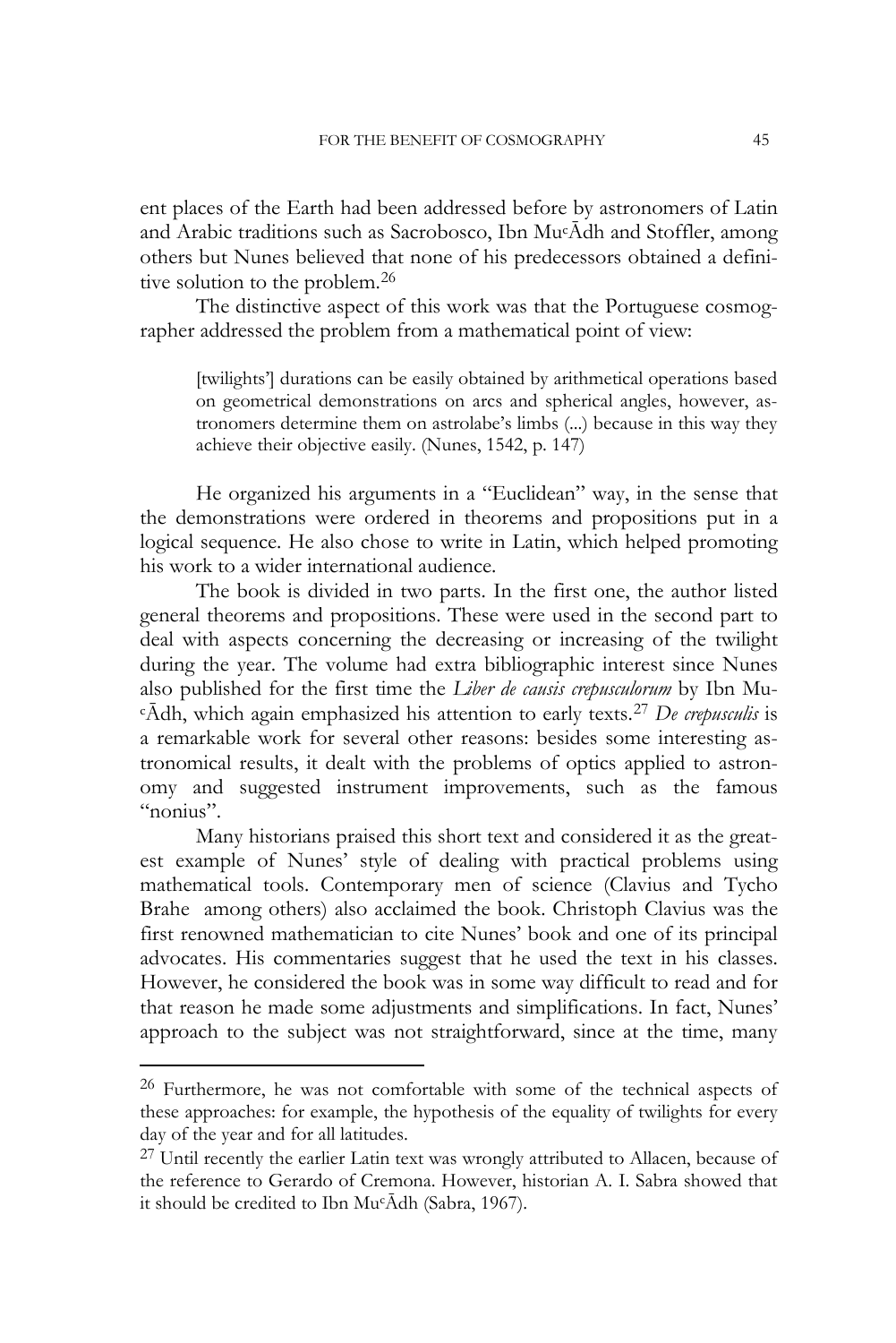trigonometric functions were not yet available – for example, he used sines and cosines but not tangents. In 1815, Jean-Baptiste Delambre made the first critical comments on *De crepusculis*, which were later included in his *Histoire de l'Astronomie* (Delambre, 1819). [28](#page-12-0)

In detail, Nunes considered that the twilights began or ended when the Sun was 18º under the horizon. The time to cover this distance depended on the observer's latitude and on the time of the year (position of the Sun on the Ecliptic). From a technical point of view, Nunes' process was based on the difference between the right ascension of the sun and of another star, whose distance regarding the meridian was previously determined. Among other things, he proved that on any given day, morning and evening twilights had equal durations. Equal length twilights occurred at equal latitudes; at the equator, the maximum twilight occurred at solstices and the minimum at the equinoxes.

Though very theoretical, the book revealed some connections with the author's cosmographical practice. One example is the discussion about what is probably his most popular contribution to science: the "nonius". This ingenious solution was designed to improve the precision when measuring of astronomical angles with circular scale instruments used by sea-men, like an astrolabe or a quadrant.<sup>[29](#page-12-0)</sup> The "nonius" was praised by authors as William Barlow, Andrés García de Céspedes, Tycho Brahe and Robert Dudley. Later, the "nonius" underwent several improvements, the best known being proposed by Pierre Vernier (1584-1638), in 1631 and consisting in reducing the system to two linear scales, one fixed and the other movable.

One last detail about this small volume is the presence of a short list of books at the end. It includes works that Nunes intended to publish and, among them, two are directly related to astronomy: *De ortu et occasu signorum* [*The rising and setting of the signs*] and *De astrolabio opus demonstrantiuum*  [*Demonstration of the astrolabe*]. In fact, it is not known whether he managed to write these texts or not but the intention shows further about his intellectual interest and preoccupation to work on astronomical matters. Interestingly enough, the book he wrote next was not announced in that list.

 $\ddot{\phantom{a}}$ 

<span id="page-12-0"></span><sup>28</sup> Knobloch underlined that Delambre considered it "(...) long-winded, lengthy, diffuse" (Knobloch, 2003, p. 117).

 $29$  About instruments of navigation, see (Albuquerque, 1988b).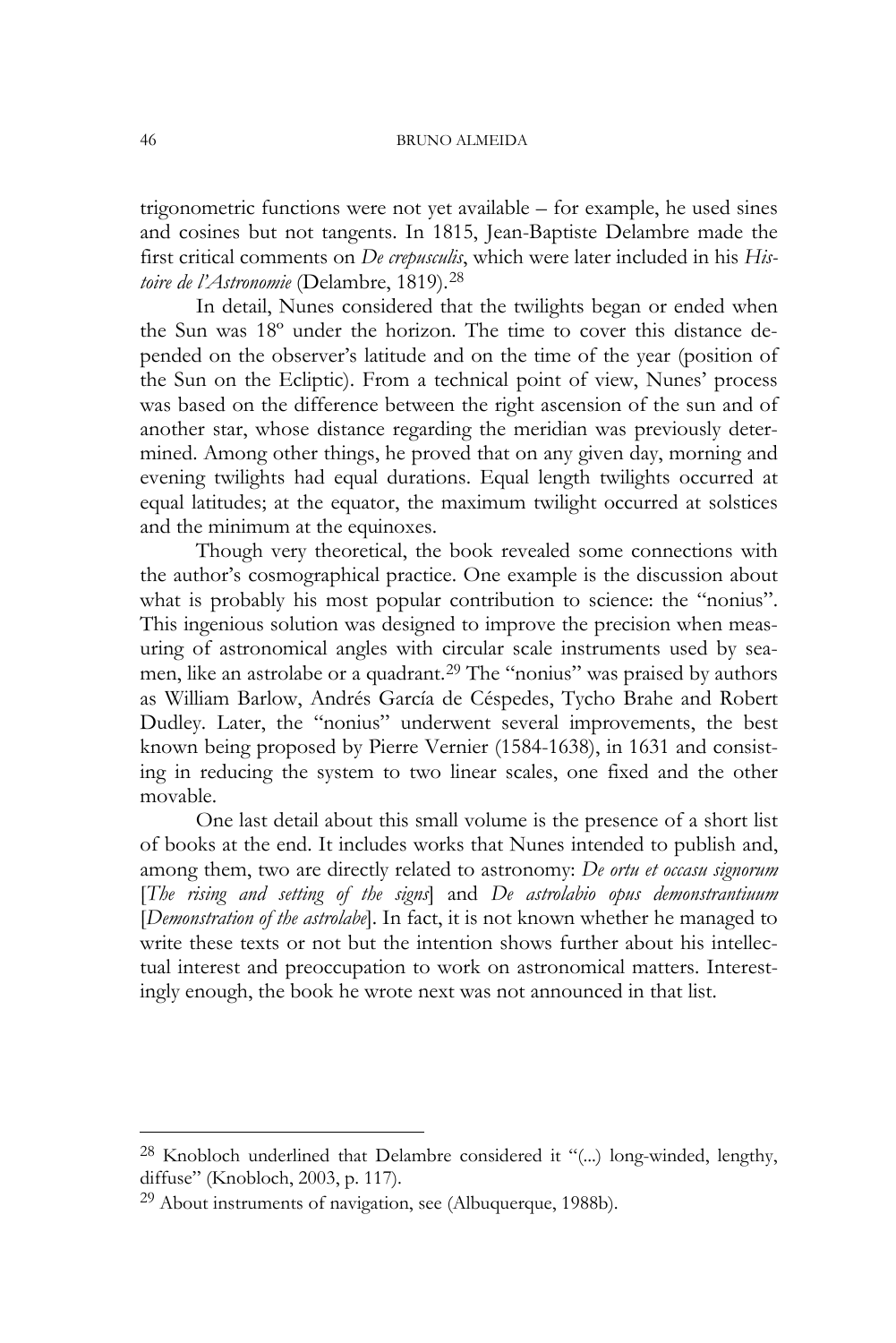# De erratis Orontii Finaei **(1546)**

<u>.</u>

A few years later, in 1546, Nunes published a book entitled *De erratis Orontii Finaei* (Nunes, 1546)*.* Its purpose was to show some erroneous procedures and demonstrations by the renowned Oronce Fine (1494-1555), professor at the Collège de France, in Paris (Ross, 1971). Fine had presented solutions for the famous classical problems of duplication of the cube, trisection of an angle and quadrature of the circle and published it first in *Protomathesis* (1532) and later in a compilation of works (1544). Other subjects also caught Nunes' attention like, for instance, Fine's assumptions on gnomonic and on the problem of determination of longitude.<sup>[30](#page-13-0)</sup>

Nunes' book is much more than an array of criticism to a fellow scholar.<sup>[31](#page-13-0)</sup> He presented a new point of view to sensible topics and an unusual domain of the most powerful mathematical tools of his time. The important historian of science Maxwell Clagett stated:

The acutest and learned of the critics was the Portuguese mathematician Pedro Nunes. In his *De erratis Orontii Finaei* (Coimbra, 1546), Nunes not only corrected the errors of the French mathematician but revealed himself as the most penetrating student of Archimedes' technique of approximations yet to write in Latin. (Clagett, 1978, p.  $1246$ )<sup>[32](#page-13-0)</sup>

Though the text is mostly focused on mathematics, it is possible to find some passages related to astronomical subjects and applications to cosmography on chapters XV, XVI, XVIII and XIX. In Chapter XV – *How Oronce made a great mistake on the investigation of the longitudes of the places, due to* 

<span id="page-13-0"></span><sup>&</sup>lt;sup>30</sup> The French scholar expressed thoughts about the determination of longitude in several texts, mainly in his *De inuenienda longitudinis locorum differentia, aliter quam per Lunares eclipses, etiam dato quouis tempore, Liber admodum singularis* (included in those collected works printed in 1544). Fine wrote about sundials in *De solaribus horologiis et quadrantibus*, a text included in his *Protomathesis*.

<sup>31</sup> (Leitão, 2009). Nunes was not the only scholar to point out inaccuracies in Fine's works: among the most "severe" was Jean Borrel (in 1554). Others, like Tartaglia (in 1560) and Adrianus Romanus (in 1597), also made some important remarks.

<sup>32</sup> Nunes was very well informed about the work of Archimedes. Though in previous works he had only made some brief references to works by the Syracusan, he revealed in *De erratis* a greater knowledge of the Archimedean texts, surely motivated by the recent publishing of his works with commentaries by Eutocius of Ascalon. He gave special attention to *De mensura circuli*, included in the edition *Archimedis Syracusani Philosophi ac Geometrae excellentissimi Opera*, from 1544.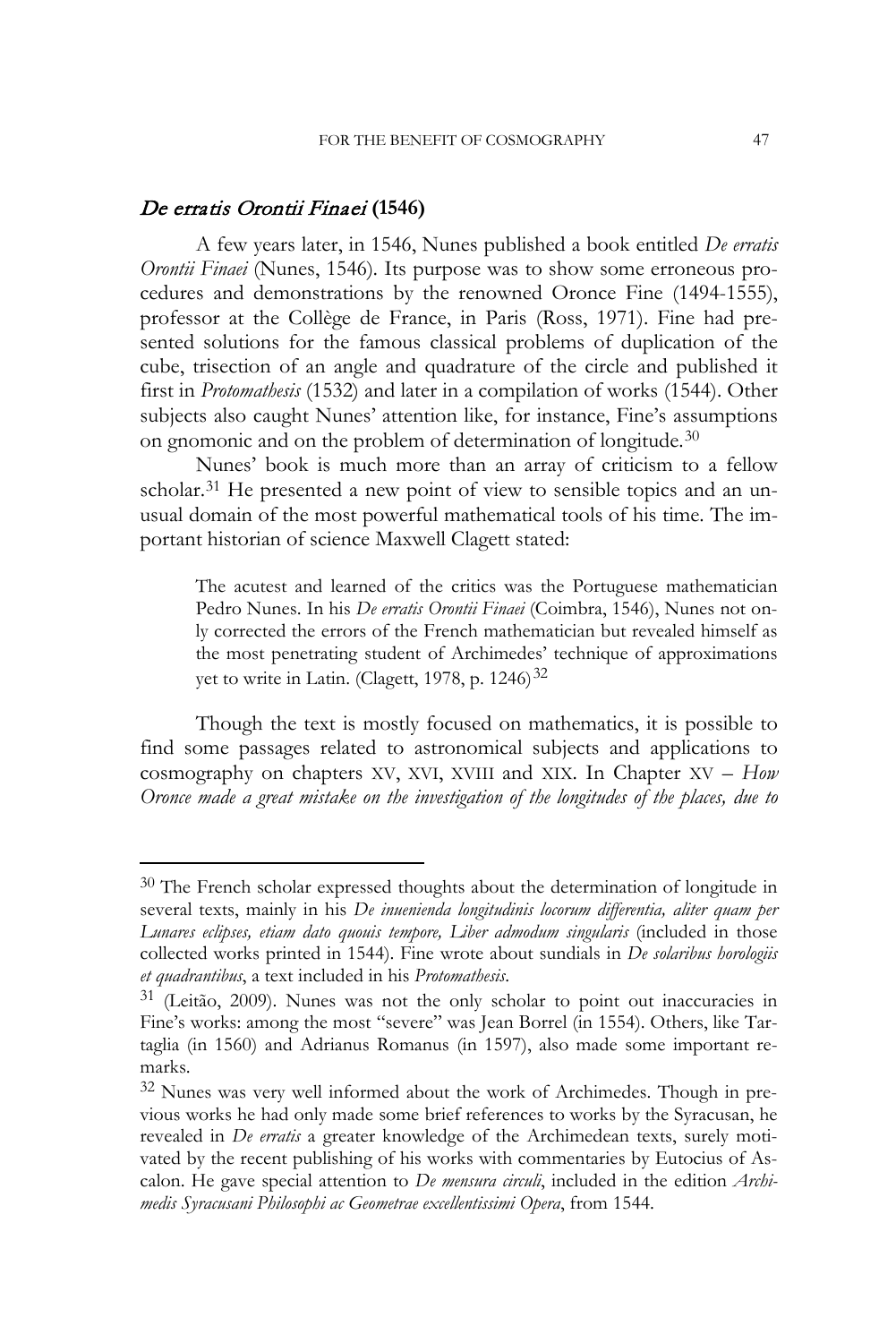*the ignorance of basic rudiments of Astronomy*, [33](#page-14-0) Nunes showed the errors of Fine's proposition to determine the longitude of a place based on the observation of Moon's position. In fact, Fine's solution was a bit different from the one known as "Lunar distances method", previously proposed by Werner in his notes to Ptolemy's *Geography* (Werner, 1514). Fine based his own method on the meridian passage of the Moon rather than on the measurement of distances between the Moon and another celestial body. In detail, Nunes noticed that Fine was incorrect in his considerations about the lag of the Moon and about lunar parallax.

Chapter XVI was dedicated to several errors found in Fine's text *Planisphaerium geographicum, quo longitudinis atque latitudinis differentiae, tum directae locorum deprehenduntur elongationes*, included in *Quadratura circuli*. In this text, Nunes used several techniques of positional astronomy to explain a particular case of determination of the longitude and latitude of a place.

In Chapter XVIII, Nunes made minor comments on some of Fine's ideas about gnomonics and dials in his *De solaribus horologiis et quadrantibus libri IIII*, included in *Protomathesis*. Among other subjects, Nunes commented on the construction of a nocturnal clock. In chapter XIX Nunes kept on correcting the Frenchman about his propositions for the construction of sundials. It is interesting to notice that this last chapter led Clavius to praise Nunes among the "scriptores horologiorum" and Élie Vinet to write:

Quand a la Theorique et demonstration, mon auis n'a esté d'i toucher: pource que le liure en eust esté beaucoup plus grand est obscur: mais s'il i a quelqu'un, qui doute de la doctrine ici baillée, qu'il aille lire et bien eplucher le liure q'un mien ami Pero Nunez Cosmographe du Roi de Portugal Jehan le Tiers, publia et fit imprimer a Coimbre Vniversité de Portugal, l'an M.D.XLVI: et il trouuera lá, qui le contentera. (Vinet, 1583, Conclusion)

Again, one can notice the direct and indirect connections with Nunes' cosmographic practice. Generally speaking, the study of gnomonics was fundamental to understand and devise a vast array of instruments. In the same way, the determination of longitude was vital to managing all the geographical information of the empire and was also necessary for navigation, tasks which were supervised by the Chief Cosmographer.

<span id="page-14-0"></span><sup>33</sup> The original title in Latin is: *Orontium uehementer errasse in inuestigatione longitudinis locorum, ob ignorantiam primorum rudimentorum astrogiae*.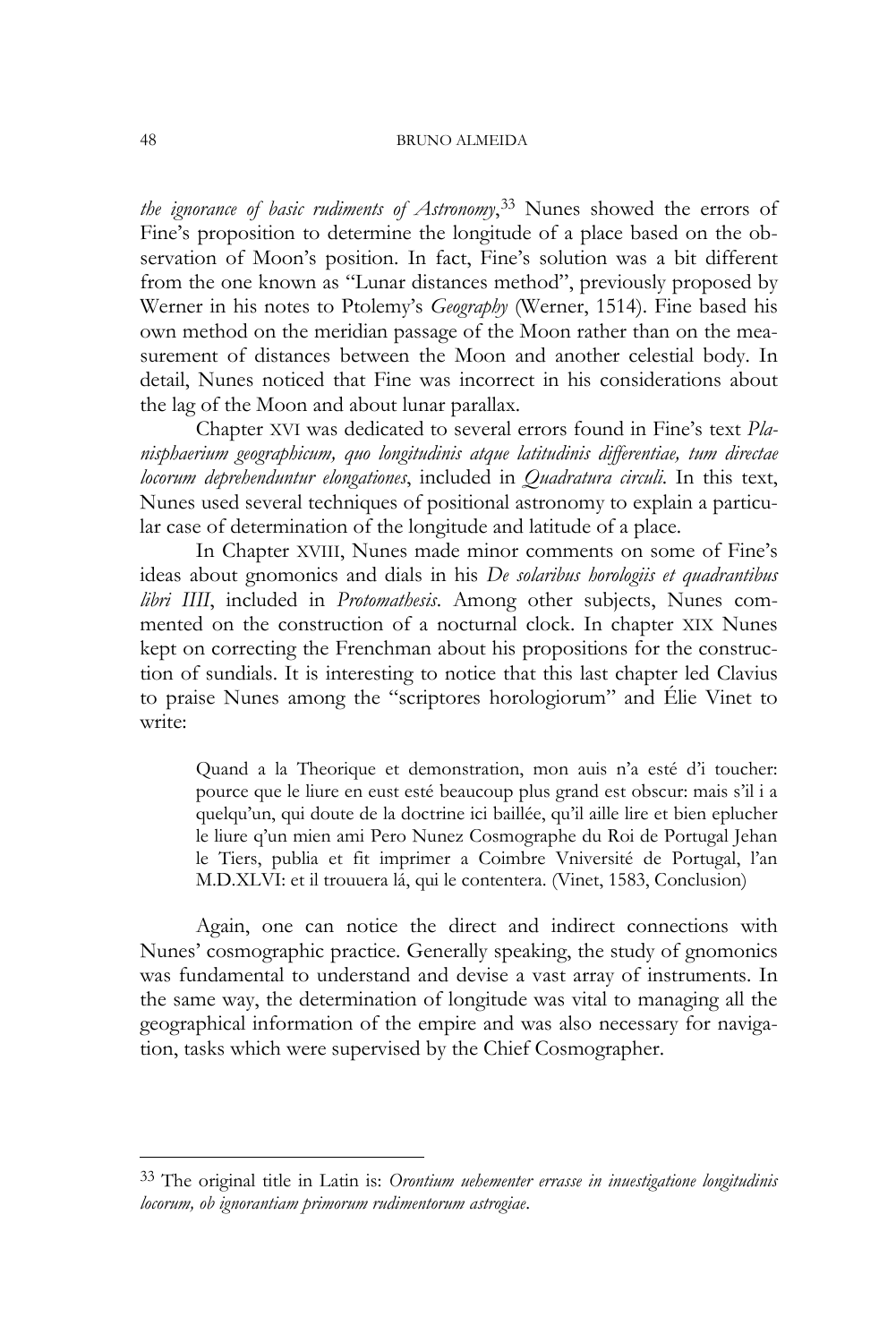# Petri Nonii Salaciensis Opera **(1566)**

The *Petri Nonii Salaciensis Opera* (Nunes, 1566) is a large volume compiling the most important achievements of Nunes' scientific activities. It is divided in two main parts: a short one consisting in the Latin version of his original treatises from 1537 and a larger one, in two books, named *Rules and instruments to find out the appearances of both maritime and celestial things.*[34](#page-15-0) The book also included the Latin version of his notes on Peuerbach's theories of the planets.[35](#page-15-0)

The publication of the *Opera* triggered a big impulse within the recent scientific field of theoretical navigation which influenced many European cosmographers. One of these people was Michel Coignet, mentioned earlier, who was inspired by the idea that a modern practice of navigation should include not only simple rules but also more sophisticated astronomical procedures. Nunes' influence can be seen in some instruments proposed by Coignet, such as the nautical hemisphere, which included a shadow apparatus in a graduated semi circle. Coignet advised the use of that instrument to determine the latitude at any time of the day, based in a procedure developed by the Portuguese cosmographer.

The association between strictly theoretical principles and practical solutions for everyday navigation problems is evident throughout the book. The knowledge of the position of the sun to determine latitude was very important to navigation and Nunes had addressed it before, in a less formal way, in 1537. Thirty years later, the cosmographer had developed his ideas and presented various comments and thoughts about Sun's theory and its parameters, such as the duration of the tropic year, precession rate and ecliptic obliquity. Related to this topic, in chapter 4, *Of Sun's declination*, he confirmed 23°30' as the optimal angle of the inclination of the ecliptic. Interestingly this value became widely accepted among cosmographers and mathematical practitioners such as Edward Wright (1561-1615) who stated that he used that value "agreeing with that excellent arts-man Germanies Euclide Regiomontanus, whom Petrus Nonius (compared by Ramus to Archimedes) and Clarius [sic] (a great Mathematician though a Iesuite) chose rather to follow, than either of the other [Copérnico and Tycho Brahe] (...)" (Wright, 1599, fl. Aa r).

 $\ddot{\phantom{a}}$ 

<span id="page-15-0"></span><sup>34</sup> From latin: *De regulis et instrumentis, ad uarias rerum tam maritimarum quam et coeletium apparentias deprehendendas, ex Mathematicis disciplinis*.

<sup>35</sup> The modern edition of Nunes (1566) was divided in two volumes. The navigation books (*De arte atque ratione nauigandi*) were published in volume IV (2008) and the notes to Peuerbach's text (*In Theoricas Planetarum Georgii Purbachii Annotationes*) were published in volume V (2011): see the bibliography.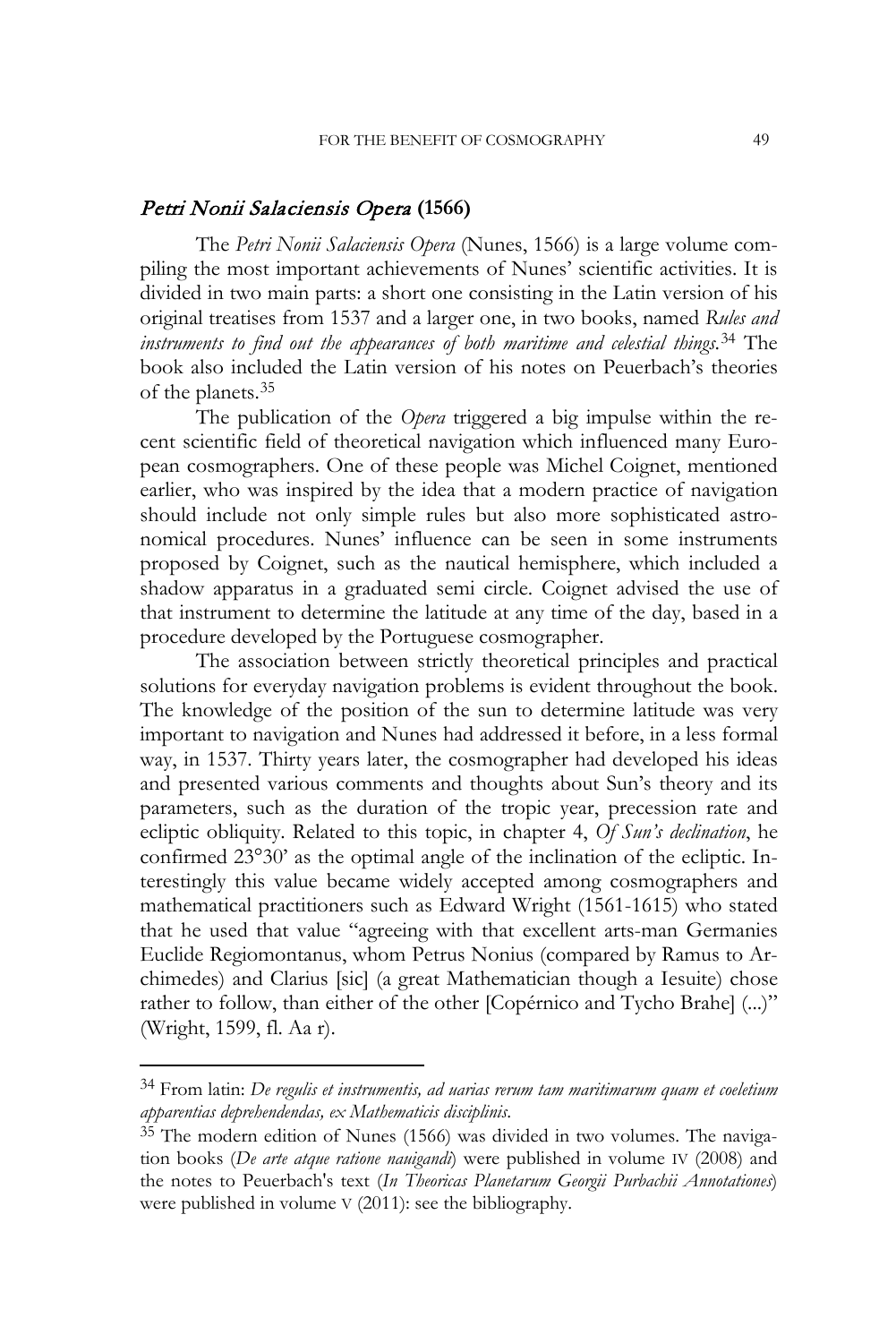Nunes maintained his commentaries regarding the use of solar tables and the necessity of corrections and adaptations. He also mentioned that the values of the Sun's declination in the tables were approximations that did not consider the trepidation of the eighth sphere.<sup>[36](#page-16-0)</sup> This is a good example of a very specific topic that did not matter to seamen in a direct way, but could be useful to cosmographers and astronomers when calculating tables for nautical use. This also shows how very complex scientific knowledge could reach the relevant practitioners, a process mediated by the cosmographers.

It was also in Chapter 4 (and repeated in Chapter 11) that the author made a brief reference to Copernicus and his *De revolutionibus orbium caelestium* (1543). Nunes was one of the first European scholars to address this pivotal work, showing that he was well informed about contemporary astronomy. Contrary to other readers of Copernicus, Nunes did not worry much about the physical and philosophical implications of the Polish's cosmographical and astronomical theories. In fact, his comment on the determination of the movement of fixed celestial bodies is focused on Copernicus' mathematical inexactness in some passages of his book (Nunes, 1566, p. 329).

In *Opera* there are but few references to astronomical observations. Nevertheless, it is possible to find two of them in Chapter 4. In the first one, the author vaguely mentioned some "regular" observations of the skies. The second one is more specific and revealed the use of the astrolabe on a specific date and place: the 14th of September 1555, in Coimbra, Portugal.[37](#page-16-0) In that observation he measured the distance of the Sun to the zenith, which was a simple procedure. In my opinion, these scarce occurrences support the idea that Nunes' astronomical reputation was not based on his observational skills.

Afterwards, in Chapter 5, Nunes proposed three procedures to obtain the inclination of the ecliptic, an essential value for a cosmographer. The first one was actually a graphical process that could be drawn on the back of a plane astrolabe or other plane instruments. The second process was based on Vitruvio's analema. The third one, often known as "quadrante de declinação", was the instrument previously described in the final pages of his *Tratado em defensam da carta de marear* (Nunes, 1537, p. 180- 182).

 $\ddot{\phantom{a}}$ 

<span id="page-16-0"></span><sup>36</sup> The trepidation designates a hypothetical variation in the rate of the precession of the equinoxes.

<sup>37</sup> In what concerns ephemeris, the Sun entered Libra on this date.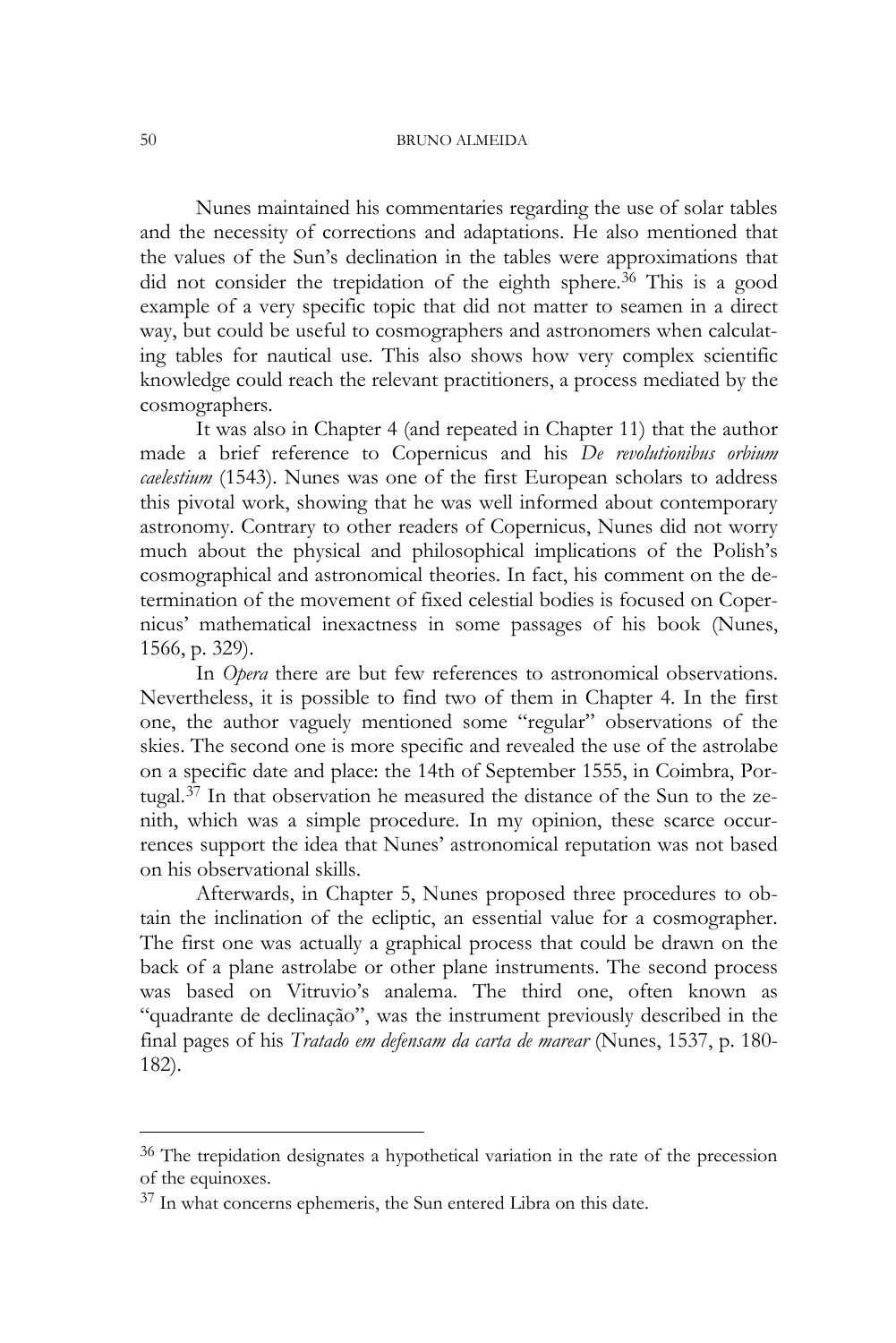Chapter 6 is also very important. It addresses subjects related to the measuring of astronomical observable distances such as parallax, atmosphere refraction, light beams, but also the height of atmosphere vapours. More importantly, the author focused on the instruments most commonly used in navigation: the astrolabe, the cross-staff and the quadrant. He reflected upon the limits and problems of those instruments and proposed some alternatives. As an example, he conceived a nautical ring destined to measure Sun's height. This instrument excluded the moving parts of the astrolabe and had the advantage of doubling the precision of the readings.<sup>[38](#page-17-0)</sup> Again, the attention paid to instruments shows his concern with practical applications of theoretical ideas for the benefit of cosmography and navigation. The nautical ring is a perfect example of Nunes' *modus operandi* as Royal Cosmographer: in this case, he applied a simple geometric principle to an instrument to ease a common procedure in navigation. The ring was mentioned by later cosmographers such as the important George Fournier, who paid attention to it in his *Hydrographie*. The fourth chapter of Book X, was dedicated to the *Anneau gradué*, however with no mention to the name of its Portuguese creator. Nevertheless, Fournier praised the instrument, stating: "Cet Anneau est preferable a l'Astrolabe" (Fournier, 1643, p. 372). The famous Claude Deschales also made references to the ring in the Proposition XXIII – *De l'Anneau astronomique* in his *L'art de naviger* (1677):

Nous appelons Anneau Astronomique une circoference de cercle, faite en forme d'un Anneau. Il doit estre suspendu librement, de méme façon que l'Astrolabe. (…) L'Anneau Astronomique ne peut servir que pour le Soleil, mais il a cette commodité, qu'on n'a besoing que d'une observation; sans estre obligé de baisser, ou de hausser la regle: et de plus, ses degrez sont plus grands que dans l'Astrolabe. (Deschales, 1677, p. 57)<sup>[39](#page-17-0)</sup>

Concerning the quadrant, Nunes suggested practical improvements such as substituting the thread for a metallic rule which would allow a better use under unstable conditions like the ones experienced at high seas (Nunes, 1566, p. 360). Deschales was one of the authors agreeing with that

-

<span id="page-17-0"></span><sup>38</sup> Nunes' argument was based on the idea that, because there was a lever effect, the astrolabe was not balanced. Later, it was proven that it had no influence on the instrument.

<sup>&</sup>lt;sup>39</sup> "We call Astronomical Ring a circumference with the form of a ring. It should be hung freely, in the same manner as the astrolabe. (…) The Astronomical Ring can only be used for the Sun, but it is convenient, for one needs only one observation, without having to lower or to raise the rule; and, moreover, its degrees are larger than the Astrolabe's".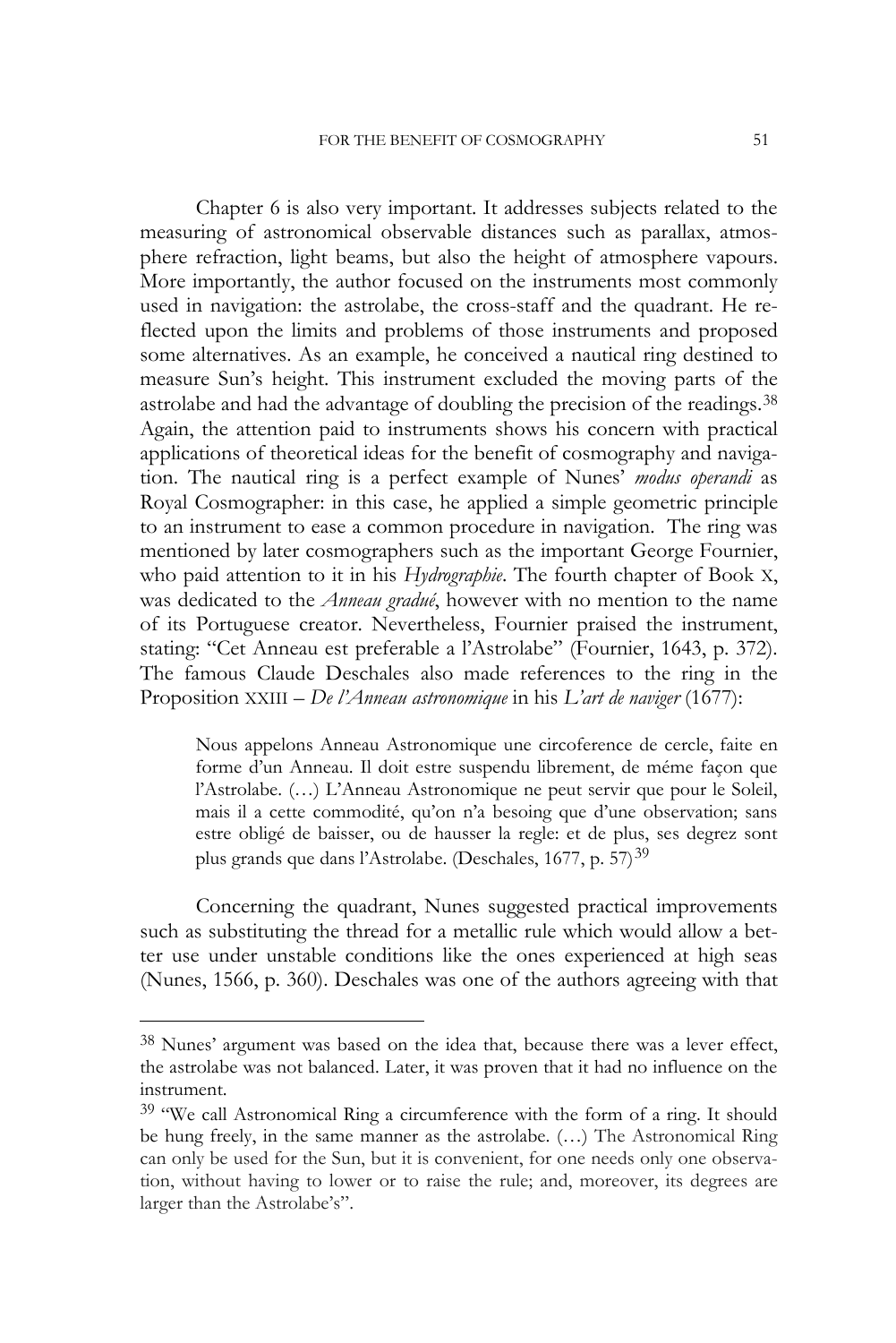idea: "(...) au lieu d'un filet, mettez une regle qui puisse rouler autour du centre du quart de cercle, la chargeant de trois ou quatre livres de plomb par le bas pour empescher qu'elle ne branle"[40](#page-18-0) (Deschales, 1677, p. 73). Another problem addressed in the *Opera* was related to the scales of the instruments so Nunes recalled one of his best-known solutions – the "nonius" – previously published in *De crepusculis*. Finally, he commented on the cross-staff, defending that the instrument should only be used aboard to find distances between celestial bodies separated by distances lesser than a quarter of a circle.<sup>[41](#page-18-0)</sup>

In my opinion, the whole chapter dedicated to instruments is a good example of Nunes' concern about applicability and improvement of procedures aboard ships. Even if his writing style was very theoretical and hard to be understood by common seamen, it has been stressed that this apparent problem of communication could be counterbalanced by the intervention of other cosmographers that could interpret the theoretical information, adapt it and finally transmit it to seamen.

In Chapter  $7$  – about the distance of the polar star to the pole – Nunes commented again on the value for this distance and its variation according to the latitude of the observer. Here he maintained his compromise with Werner's proposal of 4°9' for the distance of the star to the pole instead of the value of  $3^{\circ}$  30' common among seamen.<sup>[42](#page-18-0)</sup> Nevertheless, he proposed the measuring of the distance from the pole star to the North Pole at its highest or lowest passage, in order to avoid seamen's interpolations and mistakes (Nunes, 1566, p. 383-384). He noticed that measuring the pole star out of its meridian passage, did not give constant values at all latitudes (Nunes, 1566, p. 384). This observation – that echoed in the work

<span id="page-18-0"></span><sup>40</sup> "Instead of a string, put a ruler that can roll around the center of the quarter circle, loading it with three or four pounds of lead from the bottom to prevent it from moving".

<sup>41</sup> Nunes' opinion did not go unnoticed. For instance, Simón de Tovar analyzed his suggestions and prepared a "defense" of the instrument in a book published in 1595 (Tovar, 1595).

<sup>42</sup> In my oppinion, in 1566 he was not so categorical. His writings showed some hesitation on Werner's results, probably because of the pressure that some negative commentaries and the observations of other astronomers put on him. He stated that "if the movement of fixed stars, as obtained by Werner using Alphonsine Tables, is true this distance  $(...)$  it is almost of  $4^{\circ}$  and  $9'(...)$ ", completing " $(...)$ However, if we accept Albatenius opinion the distance is a bit less (...)" (Nunes, 1566, p. 375). Unfortunately for Nunes, Werner's calculus was wrong but I call attention to the passage "if it is true" that, in my opinion, does not show an absolute compromise towards the value of his most considered German peer.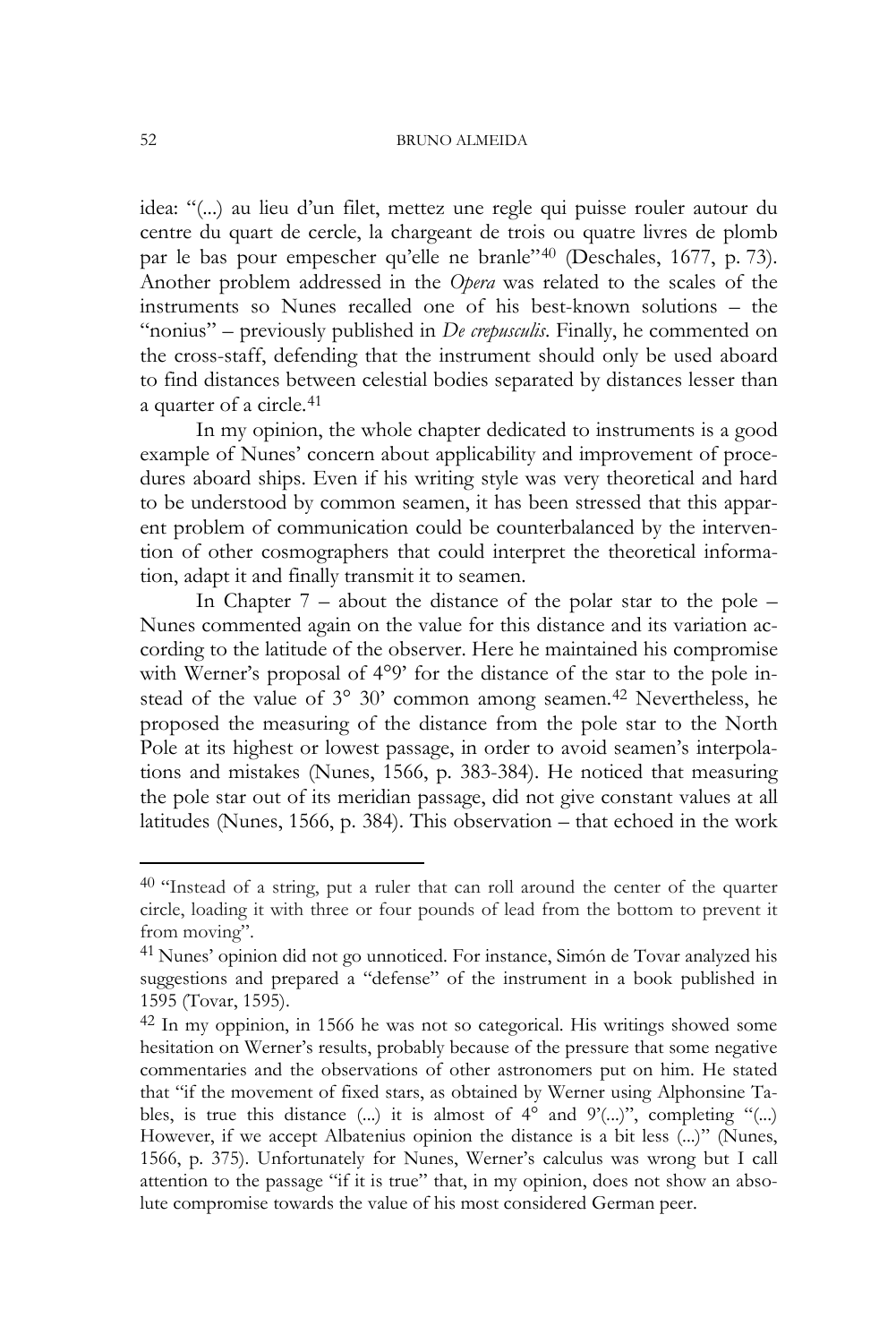of later cosmographers such as Andrés García de Céspedes in his *Regimiento de Navegacion* (1606) – led to the conclusion that the errors were in the order of a minute of a degree which, at the time, was almost indifferent for navigation purposes. Fournier, in Chapter XXIV – *Sçavoir si c'est à tort que Nonius reprend l'usage du Nocturlabe*, commented on Nunes' demonstration of the variation of the distance of the pole star to the pole, defending that these values were small and were not that important in practical terms.

One of Nunes' most relevant suggestions was about the methods to obtain latitude when the Sun was not on the meridian of the observer (that is, when out of mid-day). Again, this procedure was important to obtain latitude at sea at any time and intended to increase the set of techniques available to seamen. In Chapter 10 he analysed a preceding proposition by Peter Apian (1495-1552) and in Chapter 11, analysed another by Jakob Ziegler (c. 1470-1549) (Apian, 1524; Ziegler, 1531). He commented on the use of Ziegler's apparatus (similar to an armillary sphere, meant to solve several astronomical problems) and concluded on the inapplicability of the method, as he had done with Apiano's. Among others, these comments called Deschales' attention, as can be seen in his *L'art de naviger*. In Book VI – *De l'estime corrigé par la latitude*, he made several references to the conditions of application of the regiments of the Sun and pole star and gave some points as to the determination of the latitude at any time of the day. Chapter 11 also contained references to the problem of the sundial of Acaz.

In chapter 18, Nunes went back to subjects related to gnomonics and, assuming the role of cosmographer, he complained about the scarce usage of sundials by seamen. Like he had done in 1537, he recommended the use of an interesting "shadow" instrument to obtain Sun's azimuths. Then, he commented on the conditions under which sun beams were parallel – an important topic in optics and catoptrics – and, among other things, he noticed that the altitude of celestial bodies should be corrected by considering their geometric center (which was in fact important for the Sun and the Moon).

The second part of the *Opera* consisted in thirty-six annotations to Peuerbach's *Theoricae nouae planetarum*. When compared with the notes of 1537, this fresh approach to the text, was much more erudite and selective. It did not intend to comment the complete text but only what he thought needed a better explanation or clarification. The notes cleared and corrected some aspects of Peuerbach's text but also some parts of texts by his commentators such as Schreckenfuchs, Capuano and Reinhold to cite a few. Nunes' commentaries were always printed together with the first part dedicated to navigation (three editions in 1566, 1573, 1592). It is commonly admitted by scholars and historians that these notes are some of the most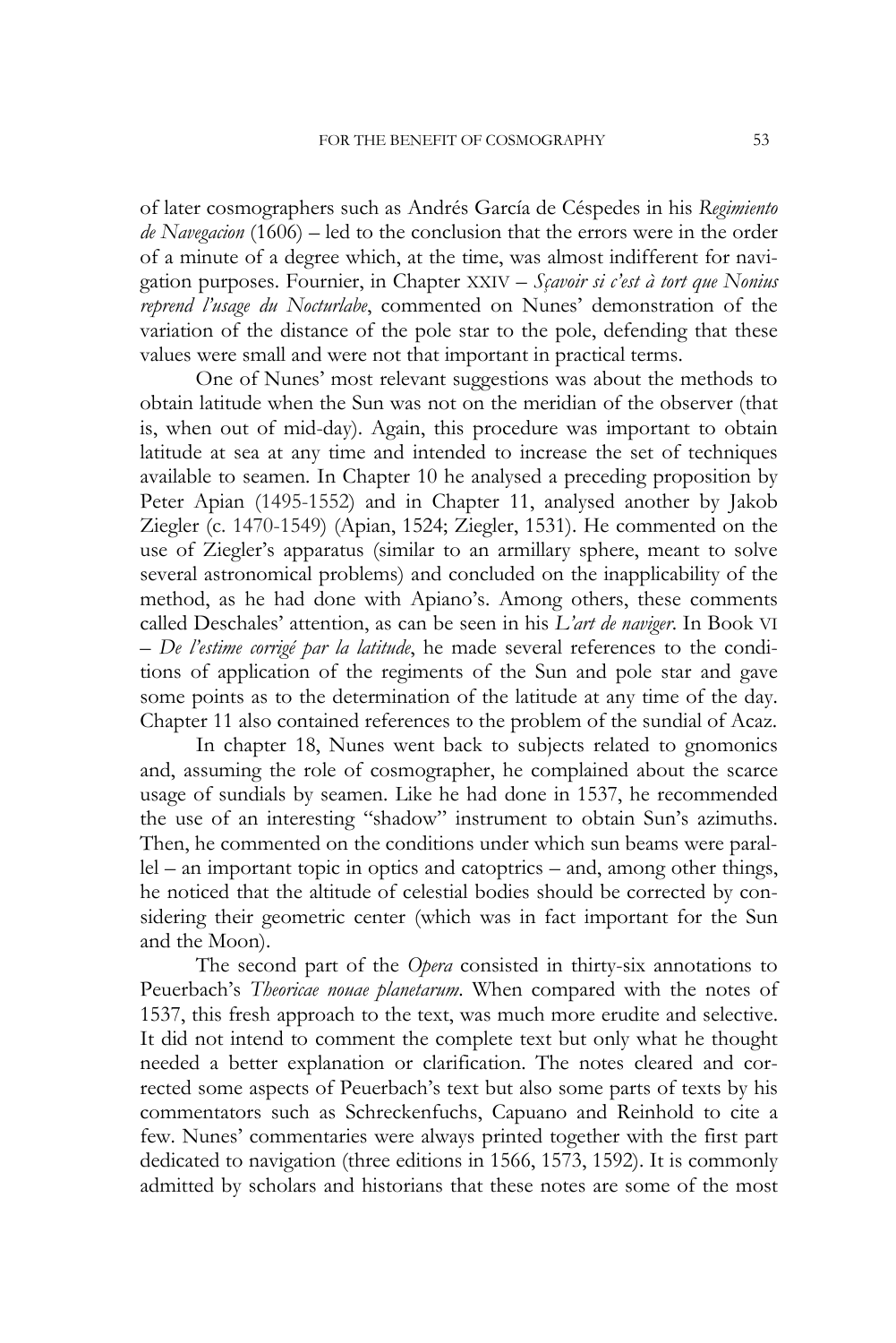erudite ever published (for example, Pierre Gassendi included the text among the most important *Theoricae* commentaries) (Gassendi, 1658, vol. v, p. 521) and some extant copies are even bound together with Copernicus' *De revolutionibus*. [43](#page-20-0)

Pedro Nunes' followed the original sequence of Peuerbach's text: theories for the Sun, Moon, outer planets, inner planets, "passion" of the planets and the movement of the eighth sphere. Due to its highly technical level, this text was not connected with practical cosmographic duties. Nevertheless, the subjects covered would be of interest to advanced cosmographers that used the original *Theoricae nouae planetarum* as an auxiliary textbook. Outside Portugal, Nunes' text was familiar to Spanish cosmographers such as Cedillo Dias and García de Céspedes and also to astronomers outside the peninsula such as Michael Maestlin (Kepler's professor) and Giovanni Antonio Magini to cite a few. The text entered Jesuit teaching network through Cristopher Clavius; Giovanni Battista Riccioli esteemed it; and it was cited by Claude Deschales in his famous *Cursus seu mundus mathematicus* (1674). Later, Jean-Baptiste Delambre made important and thorough references to it in his *Histoire de l'Astronomie du Moyen Âge* (1819), stating : "(...) il est encore de tous les commentateurs de Purbach, celui qui était le plus géomètre et le plus soigneux; il est aussi le plus instructif" (Delambre, 1819, p. 280).

When addressing the Sun's theory, Nunes considered the determination of the parameters of the orbit. He also improved the values of the eccentricity of the orbit and position of the apogee, a work that was praised later by Clavius, Riccioli and Deschales. His second annotation dealt with the relations between the mean movement and the true movement of the Sun and tried to find its equality conditions. Nunes also presented for the first time a demonstration about the important Moon theory that stated the equation of the center of the moon had a maximum (his notes 1 to 8). This was a meaningful contribution since it solved a maximum value problem without the use of differential calculus.<sup>[44](#page-20-0)</sup> The last notes are also very interesting and dedicated to the movement of the eighth sphere, comparing Alphonsine's predictions with Thabit's. Delambre and Riccioli remembered Nunes for these contributions as one important commentator of Thabit's text.

To conclude, this paper aimed to show Pedro Nunes' foremost output in astronomy, namely his work on translations of earlier texts, commen-

-

<span id="page-20-0"></span> $43$  See (Gingerich, 2002).

<sup>44</sup> The Portuguese historian Francisco Gomes Teixeira called it "a masterpiece of ingenious work and art" (Teixeira, 1934, p. 146).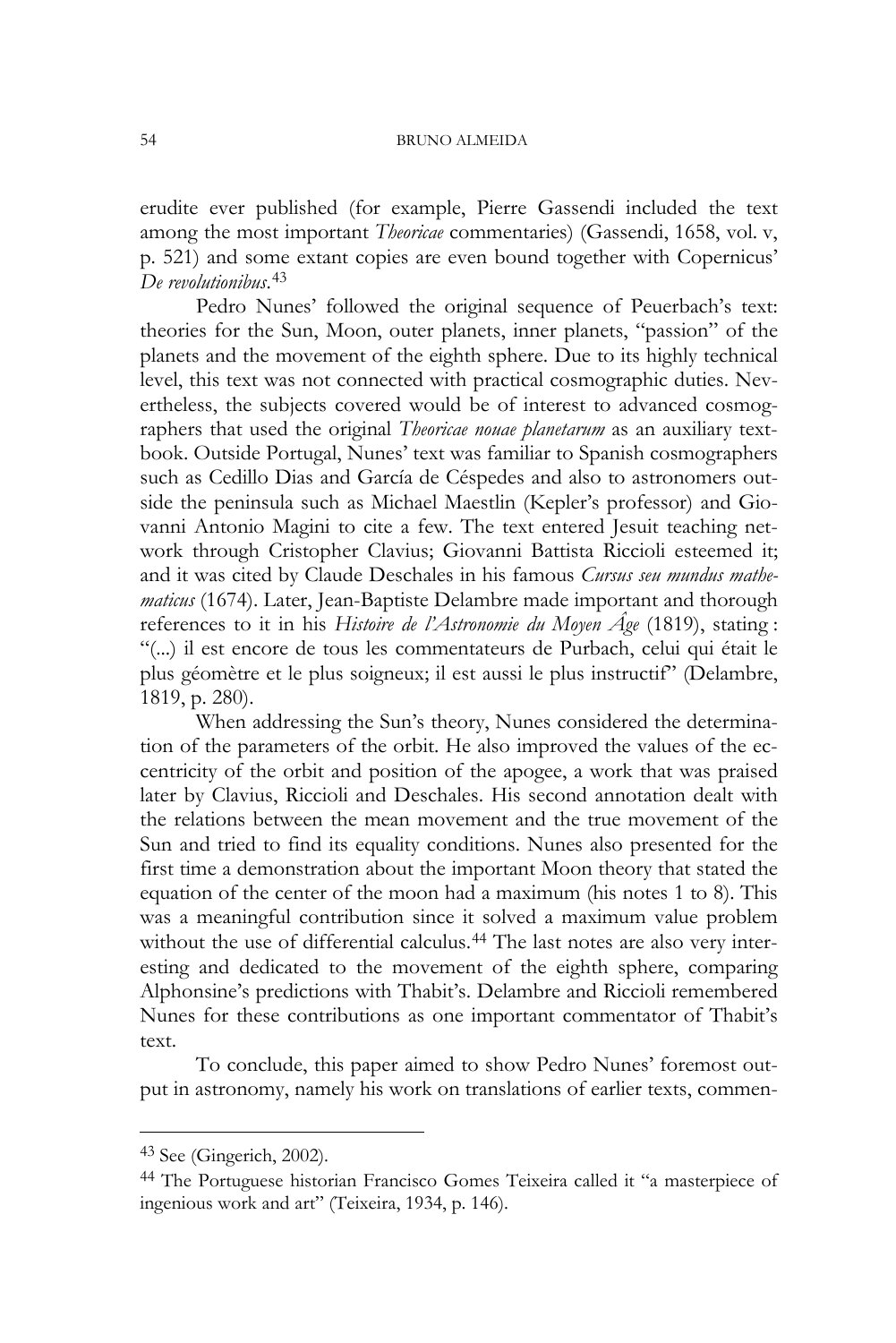taries to those texts and original research. Although many aspects were not explored and developed here, plenty was shown about the facets of that work and about how astronomy was integrated in his activity as a cosmographer. At the same time, another goal was to show that, contrarily to many previous mathematicians and astronomers who worked frequently on highly technical issues originating in classical problems, most of the subjects that attracted Nunes were rooted in his contact with the difficulties of seamen and artisans.

#### *Aknowledgments*

I wish to thank Henrique Leitão for his critical reading throughout the different drafts of this paper.

## **References**

- ALBUQUERQUE Luís de (1988), *Astronomical Navigation,* Lisboa, Comissão Nacional para a Comemoração dos Descobrimentos Portugueses.
- ALBUQUERQUE Luís de (1988b), *Instruments of navigation*, Lisboa, Comissão Nacional para a Comemoração dos Descobrimentos Portugueses.
- ALMEIDA Bruno (2011), *A influência da obra de Pedro Nunes na Náutica dos séculos XVI e XVII: um estudo de transmissão de conhecimento*, Ph.D. Thesis, Universidade de Lisboa.
- ALMEIDA Bruno (2012), "On the origins of Dee's mathematical programme: The John Dee–Pedro Nunes connection", *Studies in History and Philosophy of Science*, vol. 43, p. 460-469.
- ALMEIDA Bruno & LEITÃO Henrique (2012), "A anotação de Pedro Nunes acerca da 'largura'dos climas", in Luís Semedo DE MATOS (ed.), *António Estácio dos Reis, Marinheiro por vocação e Historiador por devoção. Estudos de Homenagem*, Lisboa, Academia de Marinha, p. 123-142.
- APIAN Peter (1524), *Cosmographicus liber Petri Apiani mathematici studiose collectus*, Landshut, J. Weyssenburger.
- BALDI Bernardino (1998), *Le Vite de' Matematici. Edizione annotata e commentata della parte medievale e rinascimentale*, Elio Nenci (ed.), Milano, Franco Angeli.
- CARVALHO Joaquim de (1952), *Uma obra desconhecida e inédita de Pedro Nunes: [defensão do tratado de rumação do globo para a arte de navegar], Inedita ac rediuiua: subsídios para a história da filosofia e da ciência em Portugal*, Coimbra, Universidade de Coimbra.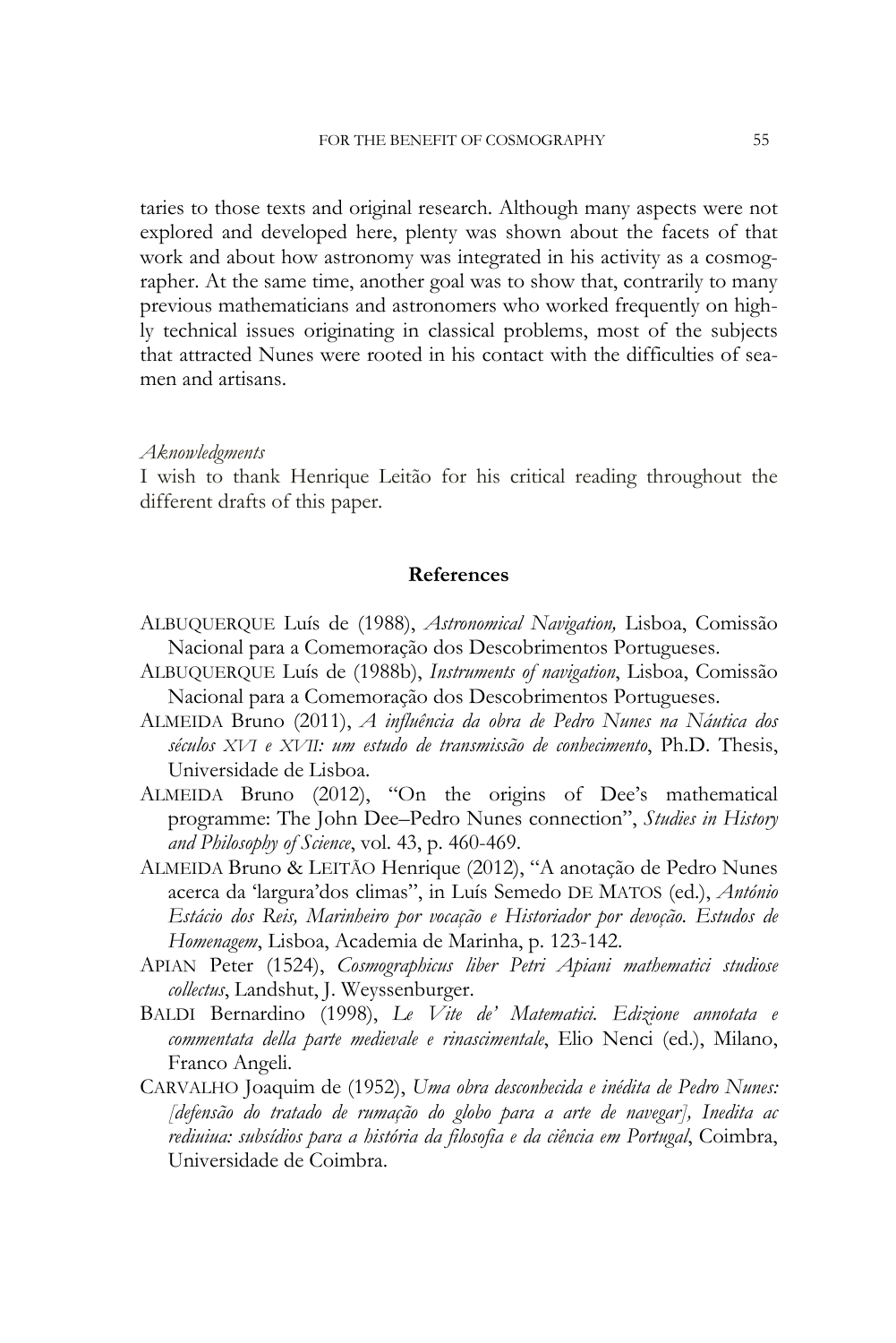CLAGETT Marshall (1978), *Archimedes in the Middle Ages, Volume Three. The fate of the medieval Archimedes, 1300-1565,* Philadelphia, American Philosophical Society.

CLAVIUS Christoph (1593), *Astrolabium*, Romae, Bartholomai Grassi.

- CLAVIUS Christoph (1611), *Operum Mathematicarum*, Tome I, Mainz, Anton Hierat.
- COIGNET Michel (1581), *Instruction nouvelle des poincts plus excellens & necessaires touchant l'art de naviguer*, Anvers, Henry Hendrix.
- COYNE G. V., HOSKIN M. A. & PEDERSEN O. (eds.) (1983), *[Gregorian](http://articles.adsabs.harvard.edu/full/book/grc../1983/0000001,001.html)  [Reform of the Calendar: Proceedings of the Vatican Conference to Commemorate its](http://articles.adsabs.harvard.edu/full/book/grc../1983/0000001,001.html)  [400th anniversary, 1582-1982](http://articles.adsabs.harvard.edu/full/book/grc../1983/0000001,001.html)*, Vatican, Pontificia Academia Scientiarum, Specola Vaticana.
- DELAMBRE Jean-Baptiste (1819), *Histoire de l'Astronomie du Moyen Âge,* Paris, Courcier.
- DENYS Guillaume (1666), *L'Art de naviguer perfectionné par la connaissance de la variation,* Dieppe, Nicolas du Buc.
- DESCHALES Claude (1674), *Cursus seu mundus mathematicus,* Lyon, Anisson.
- DESCHALES Claude (1677), *L'art de naviguer démontré par principes & confirmé par plusieurs observations tirées de l'expérience*, Paris, Estienne Michallet.
- ELMES James (1852), *Sir Christopher Wren and his times,* London, Chapman and Hall.
- EUTOCIUS OF ASCALON (1544), *Archimēdous tou Syrakousiou, ta mechri nyn sōzomena, hapanta. Archimedis Syracusani philosophi ac geometrae excellentissimi opera, quæ quidem exstant, omnia, multis jam seculis desiderata, atque à quàm paucissimis hactenus visa, nuncque primùm & graecè & latinè in lucem edita. Quorum catalogum versa pagina reperies. Adjecta quoque sunt Eutocii Ascalonitae in eosdem Archimedis libros commentaria, item græcè & latinè, nunquam antea excusa*, Bâle, Ioannes Heruagius.
- FINE Oronce (1528), *La théoriques des cielz, mouvemens et termes practiques des sept planètes*, Paris, J. P. de Tours.
- FINE Oronce (1532), *Orontii Finei Protomathesis : opus varium, ac scitu non minus utile quam iucundum*, Paris, Morrhius.
- FINE Oronce (1544), *Orontii Finaei Delphinatis regii Mathematicarum Lutetiae professoris. Quadratura circuli tandem inventa & clarissimè demonstrata. De circuli mensura, & ratione circumferentiae ad diametrum, demonstrationes duae. De multangularum omnium & regularium figurarum descriptione, liber hactenus desideratus. De invenienda longitudinis locorum differentia, aliter quàm per lunares eclipses, etiam dato quovis tempore, liber admodùm singularis. Planisphaerium geographicum, quo tum longitudinis atque latitudinis differentiae, tum directae locorum deprehenduntur elongationes (...)*, Paris, Simonem Colinaeum.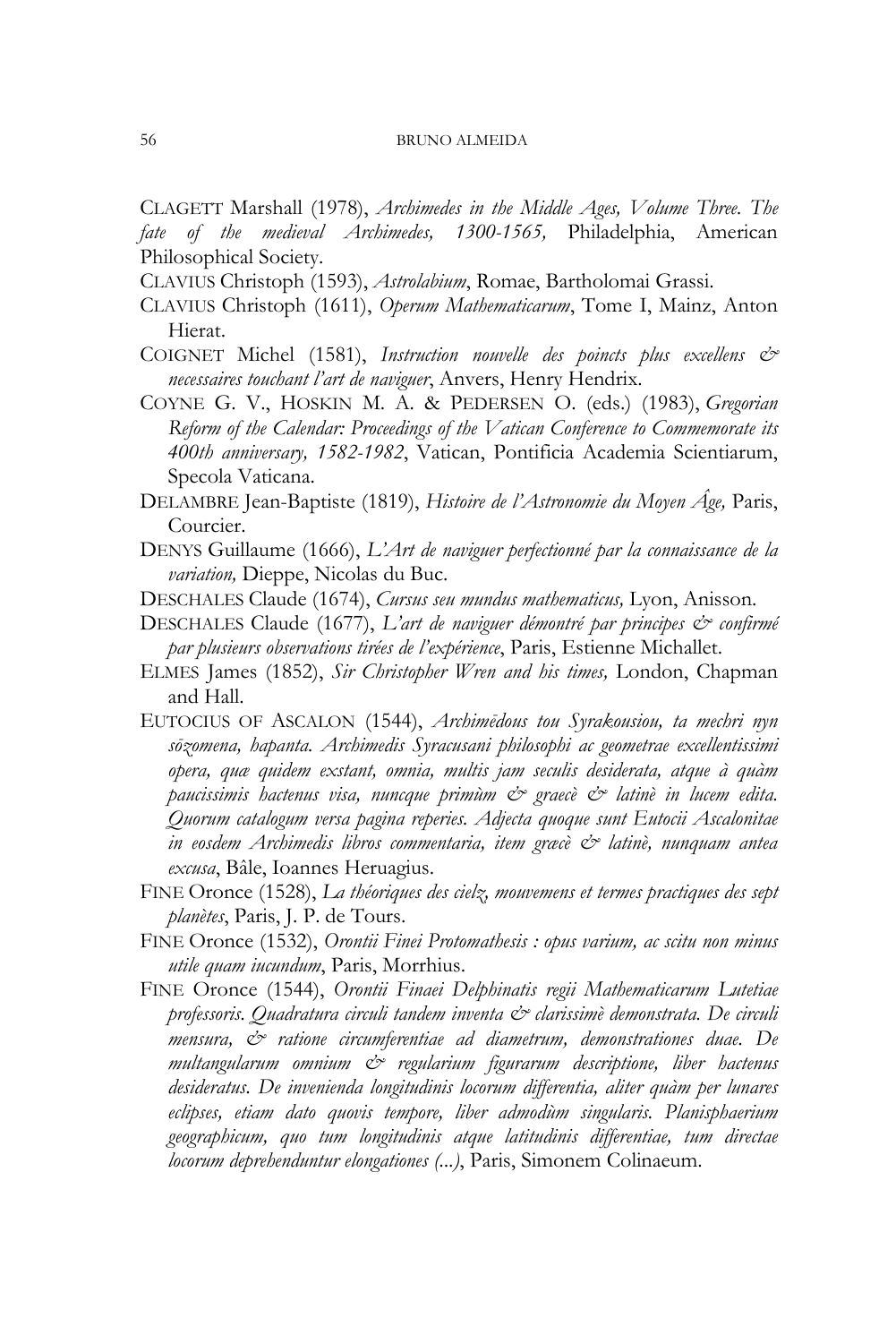- FOURNIER Georges (1643), *Hydrographie contenant la théorie et la practique de toutes les parties de la navigation*, Paris, Michel Soly.
- GARCÍA DE CÉSPEDES Andrés (1606), *Regimiento de Navegacion mando haser El Rei Nvestro Señor por orden de sv conseio real de las Índias a Andres Garcia de Cespedes sv cosmógrafo maior*, Madrid, Iuan de la Cuesta.
- GASSENDI Pierre (1658), *Opera omnia*, Volume V, Lyon, Laurentii Anisson.
- GINGERICH Owen (2002), *An annotated census of Copernicus' De Revolutionibus (Nuremberg, 1543 and Basel, 1566)*, Nuremberg/Leiden, Brill.
- JARDINE Nicholas (1998), "The places of Astronomy in early modern culture", *Journal for the History of Astronomy,* vol. 29, p. 49-62.
- KNOBLOCH Eberhard (2003), "Nunes' Book on twilights", in Luís TRABUCHO DE CAMPOS, Henrique LEITÃO & João Filipe QUEIRÓ (eds.), *International Conference Petri Nonii Salaciensis Opera, Lisbon-Coimbra, 24-25 May 2002. Proceedings*, Lisboa, Departamento de Matemática da Faculdade de Ciências da Universidade de Lisboa, p. 113-140.
- LEITÃO Henrique (2002a), "Sobre a difusão europeia da obra de Pedro Nunes", *Oceanos*, vol. 49, p. 110-128.
- LEITÃO Henrique (2002b), "Uma nota sobre Pedro Nunes e Copérnico", *Gazeta de Matemática*, vol. 143, p. 60-78.
- LEITÃO Henrique & MARTINS Lígia Azevedo (eds.) (2002), *Pedro Nunes, 1502-1578: Novas terras, novos mares e o que mays he: novo ceo e novas estrellas*, Lisboa, Biblioteca Nacional de Portugal.
- LEITÃO Henrique (2006), "Ars e ratio: a náutica e a constituição da ciência moderna", in María Isabel VICENTE MAROTO & Mariano Esteban PIÑEIRO (eds.), *Actas da XII Reunión de Historia de la Náutica y de la Hidrografia, La ciencia y el mar*, Valladolid, Los autores, p. 183-207.
- LEITÃO Henrique (2007), "Maritime discoveries and the discovery of Science: Pedro Nunes and Early Modern Science", in Victor Navarro-BROTÓNS & William EAMON (eds.), *Más allá de la Leyenda Negra: España y la Revolución Científica. Beyond the Black Legend: Spain and the Scientific Revolution*, València, Instituto de Historia de la Ciencia y Documentación López Piñero, Universitat de València, CSIC, p. 89-104.
- LEITÃO Henrique (2009), "Pedro Nunes against Oronce Fine: Content and context of a refutation", in Alexander MARR (ed.), *The Worlds of Oronce Fine: Mathematics, Instruments and Print in Renaissance France*, Donington, Shaun Tyas, p. 156-171.
- LEITÃO Henrique (2013), "Pedro Nunes e a Matemática do Século XVI", in Carlos FIOLHAIS, Carlota SIMÕES & Décio MARTINS (eds.), *História da Ciência Luso-Brasileira. Coimbra entre Portugal e o Brasil*, Coimbra, Imprensa da Universidade, p. 19-33.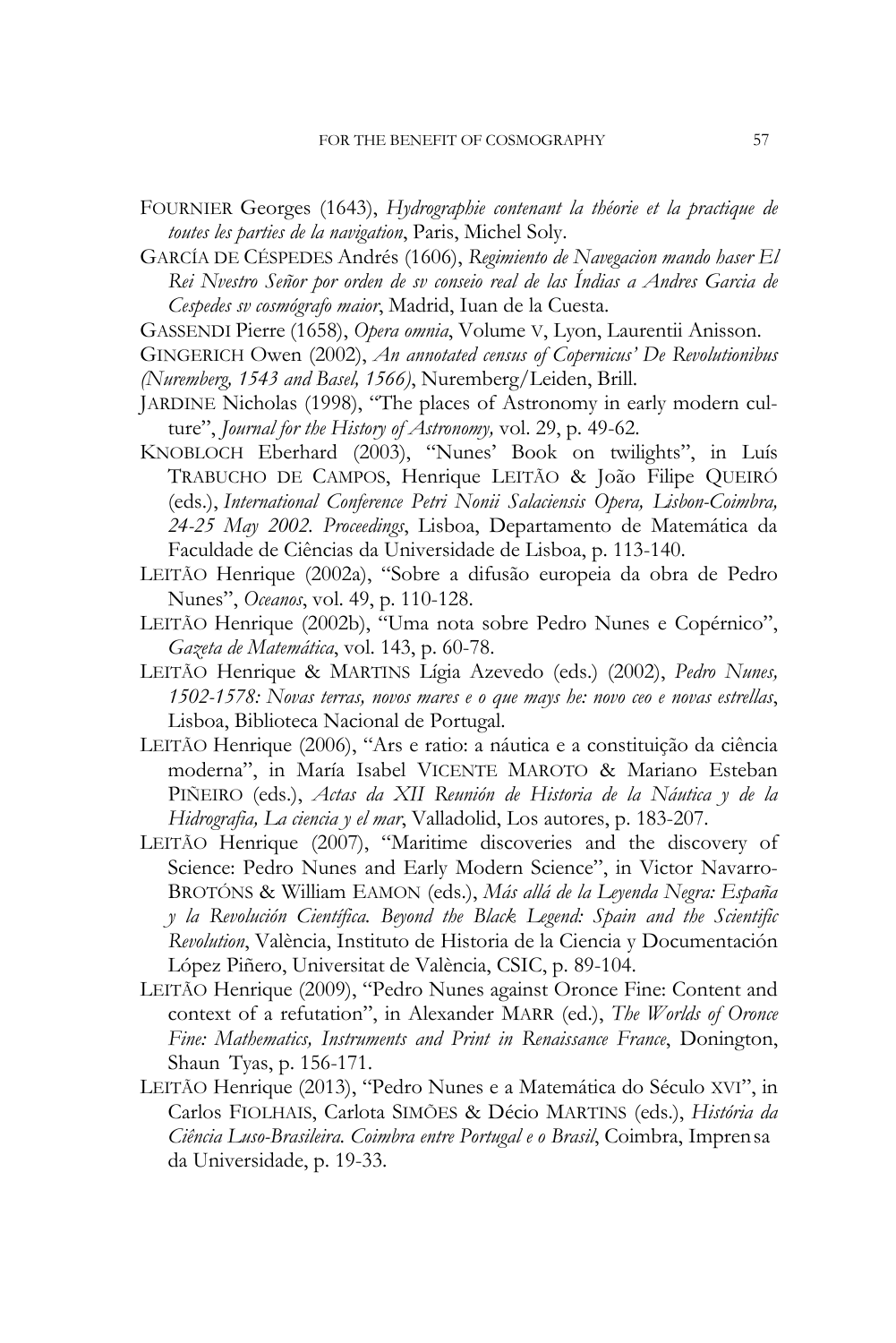- MOTA Bernardo & LEITÃO Henrique (2013), "Uma carta de Jacques Peletier a Pedro Nunes", in Maria Cristina PIMENTEL & Paulo FARMHOUSE ALBERTO (eds.), *Vir bonus peritissimus aeque. Estudos de homenagem a Arnaldo do Espírito Santo,* Lisboa, Centro de Estudos Clássicos, p. 589-599.
- NUNES Pedro (1537), *Tratado da sphera com a Theorica do Sol e da Lua. E ho primeiro liuro da Geographia de Claudio Ptolomeo Alexãdrino. Tirados nouamente de Latim em lingoagem pello Doutor Pero Nunez (...)*, Lisboa, Germão Galharde. Repr. in *Obras*, vol. I, Lisboa, Fundação Calouste Gulbenkian, 2002.
- NUNES Pedro (1542), *Petri Nonii Salaciensis, De Crepusculis Liber Unus, Nunc Recens et Natus Et Editus. Item Allacen Arabis Vetustissimi, De Causis Crepusculorum Liber Unus, A Gerardo Cremonensi Iam Olim Latinitate Donatus, Nunc Vero Omnium Primum In Lucem Editus*, Lisboa, Ludouicus Rodericus. Repr. in *Obras*, vol. II, Lisboa, Fundação Calouste Gulbenkian, 2003.
- NUNES Pedro (1546), *De erratis Orontii Finaei regii mathematicarum Lutetiae professoris. Qui putauit inter duas datas lineas, binas medias proportionales sub continua proportione inuenisse, circulum quadrasse, cubum duplicasse, multangulum quodcunque rectilineum in circulo describendi, artem tradidisse et longitudinis locorum differentias aliter quam per eclipses lunares, etiam dato quouis tempore manifestas fecisse, Petrii Nonii Salaciensis Liber vnus*, Coimbra, ex Officina Ioannis Barrerii et Ioannnis Alvari. Repr. in *Obras*, vol. III, Lisboa, Fundação Calouste Gulbenkian, 2005.
- NUNES Pedro (1559), *Sphaera Ioannis De Sacro Bosco Emendata. Eliae Vineti Santonis Scholia in eandem Sphaeram, ab ipso authore restituta […] et Petri Nonii Salaciencis Demonstrationem eorum, quae in extremo capite de Climatibus Sacroboscius scribit de inaequali Climatum latitudine, eodem Vineto Interprete*, Paris, Gulielmum Cauellat.
- NUNES Pedro (1566), *Petri Nonii Salaciensis Opera, quae complectuntur, primum, duos libros, in quorum priore tractantur pulcherrima problemata. In altero traduntur ex Mathematicis disciplinis regulae et instrumenta artis nauigandi, quibus uaria rerum Astronomicarum φαινόμενα circa coelestium corporum motus explorare possumus. Deinde, Annotationes in Aristotelis Problema Mechani cum de Motu nauigij ex remis. Postremo, Annotationes in Planetarum Theoricas Georgii Purbachii, quibus multa hactenus perperam intellecta, ab aliisque praeterita exponuntur. Quae quemadmodum mole exigua uidentur, ita uirtute in gentia, Lector candide, intelliges*, Basel, officina Henricpetrina, 1566. Repr. in *Obras*, vol. IV, Lisboa, Fundação Calouste Gulbenkian, 2008 (*De arte atque ratione nauigandi*) and in *Obras*, vol. V, Lisboa, Fundação Calouste Gulbenkian, 2011 (*In Theoricas Planetarum Georgii Purbachii Annotationes*).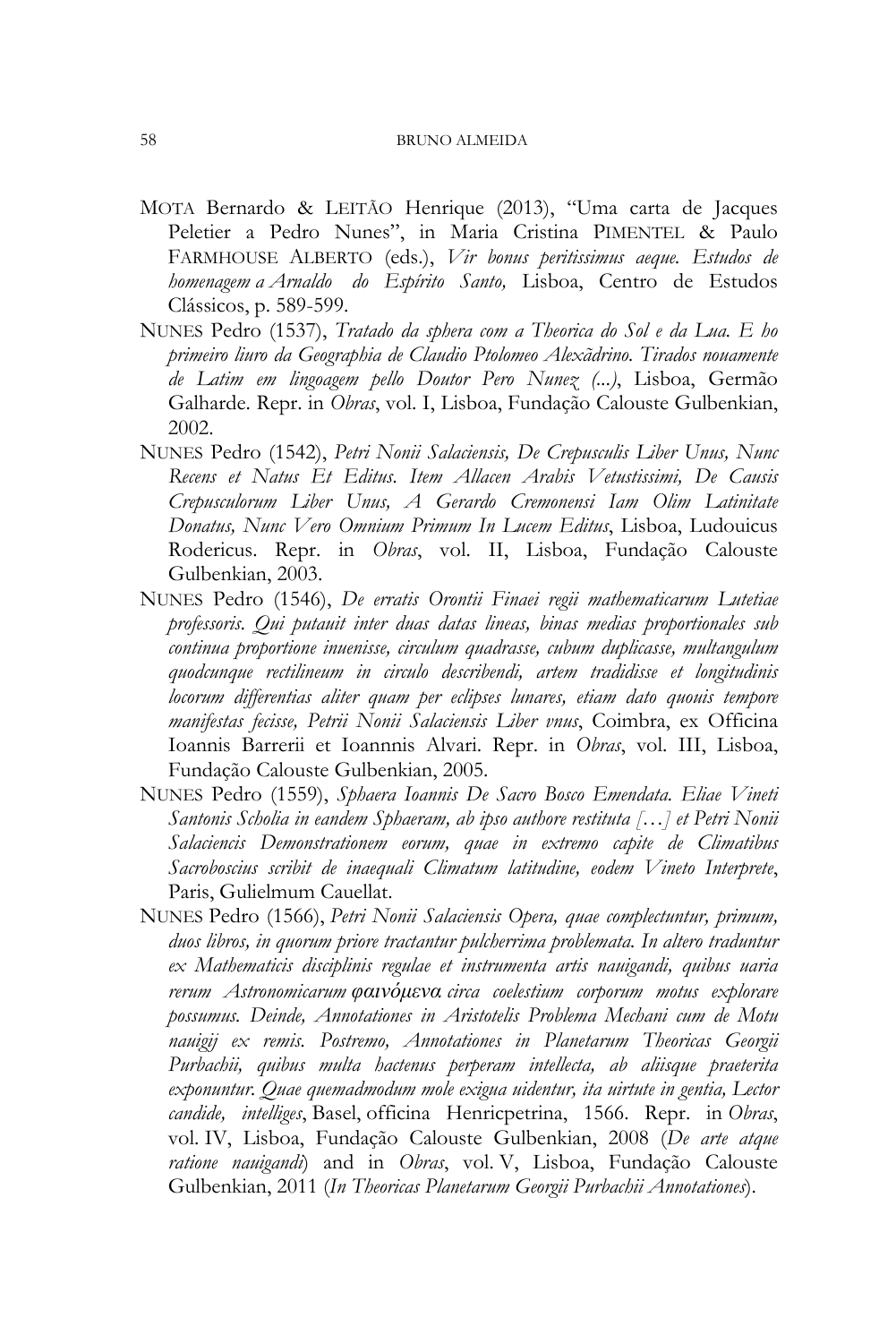- PELETIER Jacques (1554), *L'algebre de Jaques Peletier du Mans departie an deus liures*, Lyon, Ian de Tolurnes.
- REGIOMONTANUS Johannes (1490), *Tabule directionum profectionumque Joannis Germani de Regiomonte in nativitatibus multum utiles,* Augsburg, Erhard Ratdolt.
- ROSS Richard Peter (1971), *Studies on Oronce Finé (1494-1555)*, Ph.D. Thesis, Columbia University (New York).
- SABRA A. I. (1967), "The authorship of the *Liber de crepusculis*, an 11th century work on atmospheric refraction", *Isis*, vol. 58, p. 77-85.
- SMART W. M. (1931), *Text-Book on Spherical Astronomy,* Cambridge (UK), Cambridge University Press (Edition of 1971).
- TEIXEIRA Francisco Gomes (1934), *História das matemáticas em Portugal,*  Lisboa, Academia das Ciências de Lisboa.
- TOVAR Simón de (1595), *Examen i censura, por el doctor Simón de Tovar, del modo de averiguar las alturas de las tierras, por la altura de la estrella del norte, tomada com la ballestilla*, Sevilla, Rodrigo de Cabrera.
- VALLERIANI Matteo (2017), "The Tracts on the 'Sphere': Knowledge Restructured Over a Network", in Matteo VALLERIANI (ed.), *The structures of practical knowledge*, Cham, Springer, p. 421-473.
- VILAR Carlos (2006), *O De Crepusculis de Pedro Nunes (uma leitura actualizada)*, Braga, CMAT (Centro de Matemática da Universidade do Minho).
- VINET Élie (1559), *Sphaera Ioannis De Sacro Bosco Emendata. Eliae Vineti Santonis Scholia in eandem Sphaeram, ab ipso authore restituta […] et Petri Nonii Salaciencis Demonstrationem eorum, quae in extremo capite de Climatibus Sacroboscius scribit de inaequali Climatum latitudine, eodem Vineto,* Interprete, Paris, Gulielmum Cauellat.
- VINET Élie (1583), *La maniere de faire des solaires, que communement on appele Quadrans*, Bordeaux, Simon Millanges.
- WERNER Johannes (1514), *In hoc opere haec co[n]tinentur: Noua translatio primi libri Geographiæ Cl. Ptolomæi Geographia quæ quidem translatio verbum habet e verbo fideliter expressum Præceptio super plana terraru[m] orbis descriptione Libellus de quatuor terrarum orbis in plano figurationibus Epistola ad Bessarionem de compositione et usu cuiusd. meteoroscopii Libellus Ioannis Verneri Nurenbergen[si] de quatuor aliis planis terrarum orbis descriptionibus propositio... De his quæ geographiæ debent adesse Georgii Amirucii oposculum In Georgii Amirucii Constantinopolitani opusculum: Ioannis Verneri Nurenbergen[si] appendices Ad Bessarionem Cardinalem Nicenum ac patriarcham Co[n]stantinopolitanum: de compositione Metheoroscopii*, Nürnberg, Johann Stuchs.
- WESTMAN Robert S. (1980), "The astronomer's role in the sixteenth century: a preliminary study", *History of Science,* vol. 18, p. 105-147.